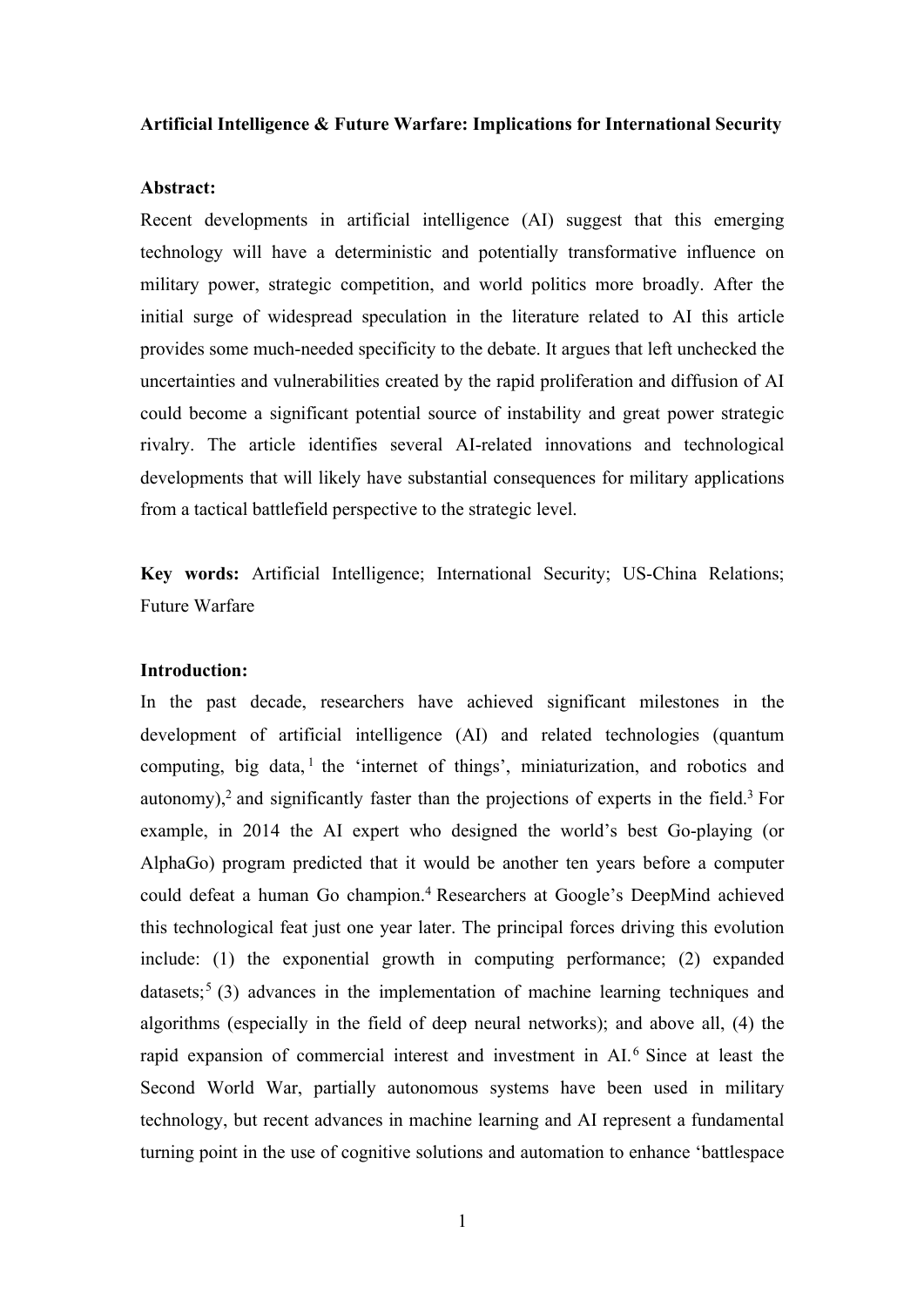awareness. <sup>7</sup> AI may bring fundamental changes to military power, with the implications of a re-ordering the balance of power.<sup>8</sup> In particular, the geopolitical competition between China and the United States will undoubtedly be affected by the race to develop AI capabilities.

World leaders have been quick to recognize the transformative potential of AI as a critical component of national security.9 In large part driven by the perceived challenges posed by rising revisionist and revanchist powers (especially China and Russia),10 the U.S. Defense Department (DoD) in 2016 released a 'National Artificial Intelligence Research and Development Strategic Plan' - one of a series of studies on AI machine learning - on the potential for AI to reinvigorate U.S. military dominance.11 According to then-U.S. Deputy Secretary of Defense Robert Work, "we can't prove it, but we believe we are at an *inflection point in AI and autonomy*".12 The DoD also established the Defense Innovation Unit Experimental (DIUx) to foster (albeit with mixed success) closer collaboration between the Pentagon and Silicon Valley.13 AI may bring fundamental changes to military power, with the implication of reordering the balance of power (and to a lesser extent Russia) continues to develop a range of military-use AI technologies as part of a broader strategic effort to exploit perceived U.S. military vulnerabilities.<sup>14</sup> In a quest to become a 'science and technology superpower,' and catalyzed by AlphaGo's victory (or China's 'Sputnik moment'), Beijing launched a national-level AI-innovation agenda for 'civil-military fusion' - or U.S. Defense Advanced Research Projects Agency (DARPA) with Chinese characteristics.15 Russia has targeted thirty percent of its entire military force structure to be robotic by 2025. In sum, national-level objectives and initiatives demonstrate recognition by the global security community of the transformative (or military-technical revolution) potential of AI for states national security and strategic calculus.16

This article argues that military-use AI is fast becoming a principal potential source of instability and great power strategic competition.<sup>17</sup> Towards this end, the paper makes three inter-related central arguments: (1) At its current development stage, AI in isolation has few genuinely strategic effects; rather it is a potential power force multiplier and enabler for several high-tech domains - including cyberspace, autonomy and robotics, and guided missiles; (2) the uncertainties and risks surrounding the proliferation and diffusion of dual-use AI technology could worsen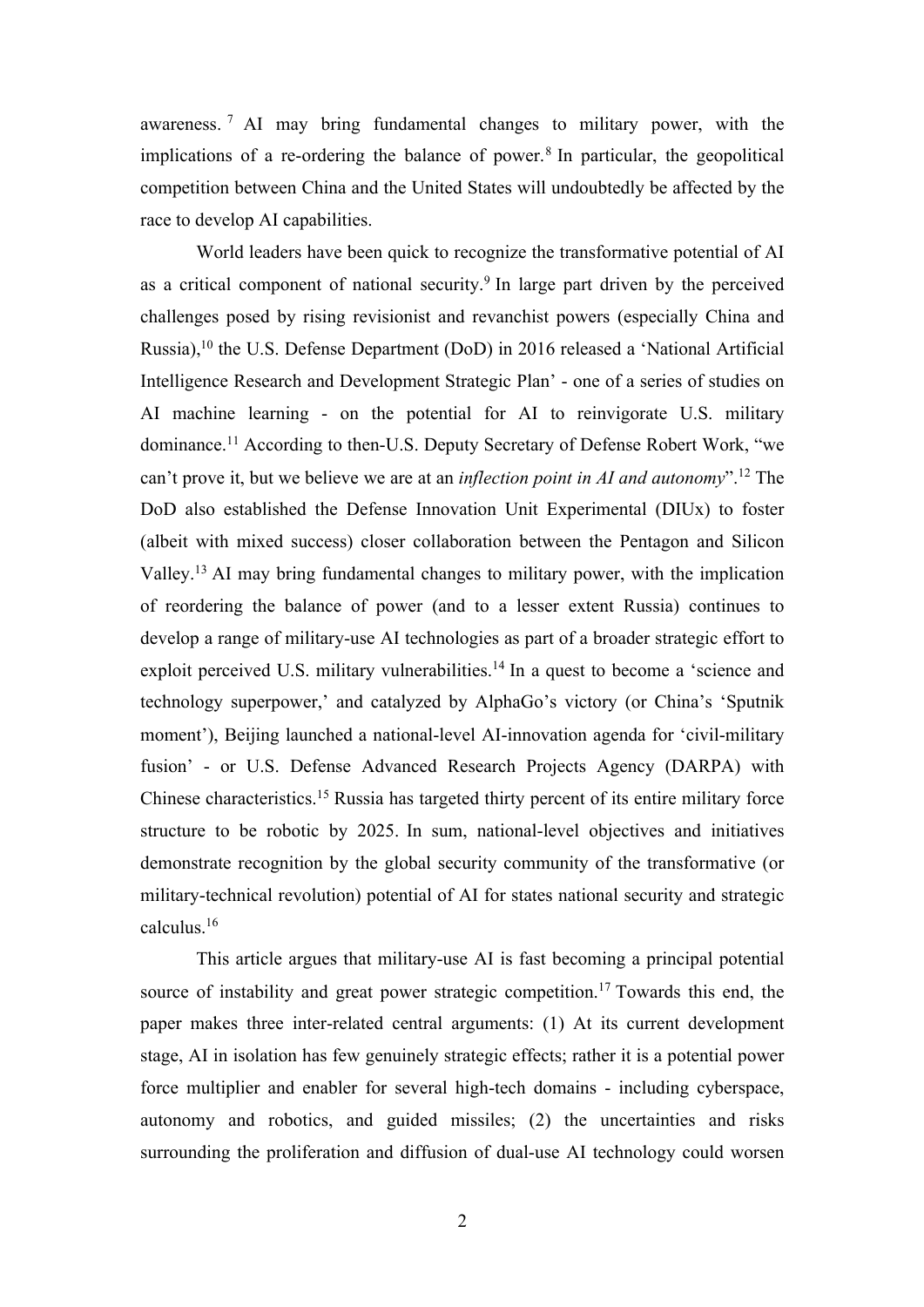international security in several ways: exacerbate existing threats, transform the nature and characteristics of these threats, and introduce new (and potentially accidental prone and unsafe) threats to the security landscape; and (3) the concomitant pursuit of AI technology by great military powers (especially the U.S. and China) will create additional incentives for strategic competition and distrust, which has potentially profound implications for international security.

While much ink has been spilled on the impact of cyberspace on deterrence and strategic stability, the potential impact of the rapid diffusion and synthesis of AI capabilities on future warfare has been lightly researched.18 In recent years, a growing number of International Relations (IR) studies have debated a range of issues relating to the 'AI question' - especially legal, ethical, normative, economic, and technical aspects of the discourse.19 After the initial surge of widespread speculation in the literature related to AI this paper provides some much-needed specificity to the debate. Though the article's overarching goal is to elucidate some of the consequences of recent developments in military-use AI for international security, it does not eschew the technical aspects of the discourse.

At the core of the paper's thesis is deciphering from a broad range of technologies proven capabilities and applications, from mere speculation. What is AI, and how does it differ from other technologies? What are the possible development paths and linkages between these technologies and specific capabilities (both existing and under development)? In particular, it conceptualizes recent technological developments in AI with the broader spectrum of related technologies and then connects them to specific military capabilities and doctrines. It identifies several AIrelated innovations and technological developments that will likely have substantial consequences for military applications (i.e., autonomous systems, robotics, and cyber capabilities) from a tactical battlefield perspective, and up to a strategic level.<sup>20</sup> In combination, the competitive pressures building in AI and the increasing sophistication of deep learning will likely have a profound impact on a tactical and operational level, which will have strategic consequences.21

This article proceeds as follows. First, it describes the current debate and widespread speculation surrounding AI technologies, as a potential enabler and force multiplier of a broad range of military applications. Next, it defines and categorizes the main security threats posed by AI-enhanced capabilities. Having described the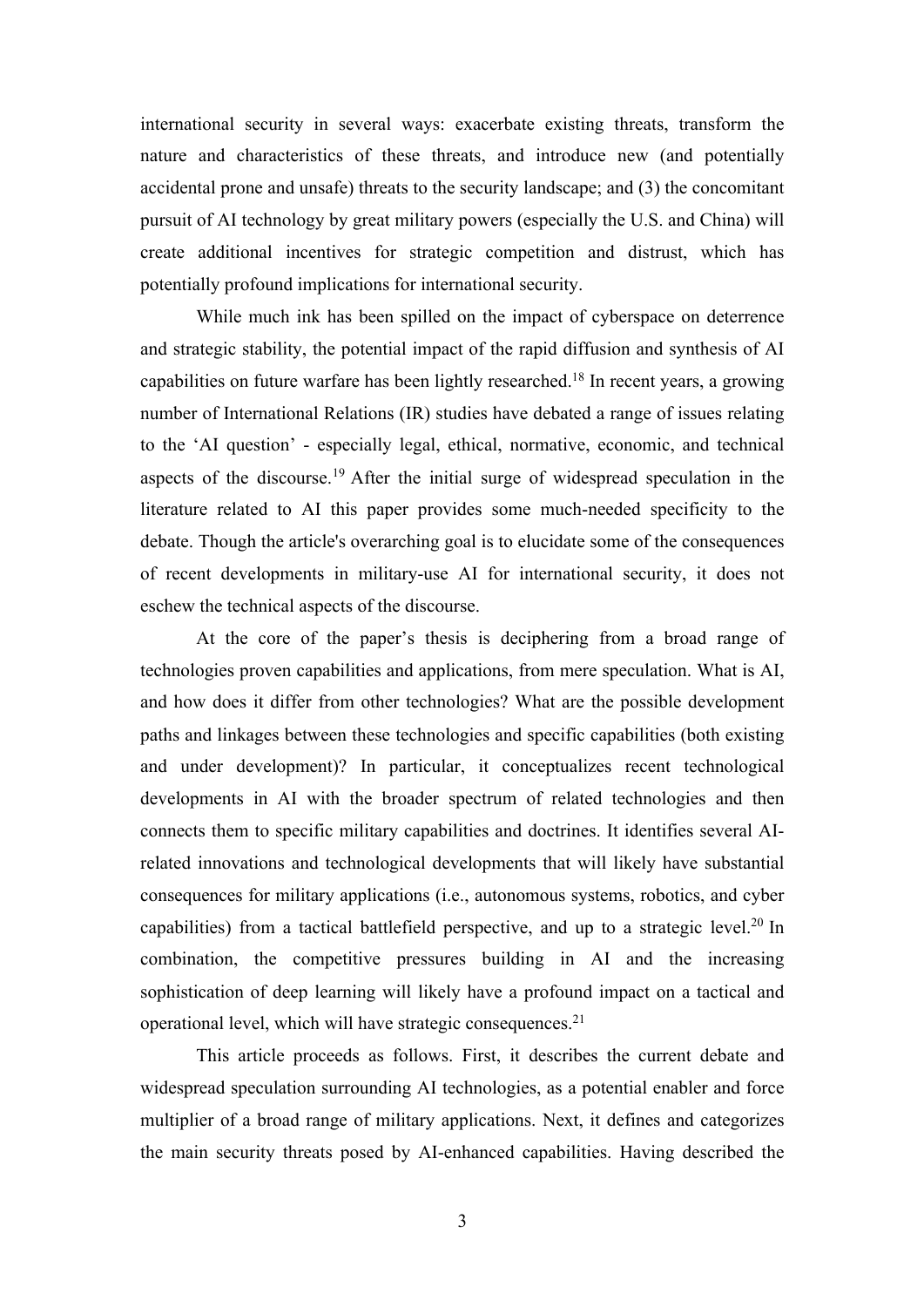existing framework of analysis, it explains how and why specific innovations and military applications will likely have a significant impact on future conflict and escalation dynamics. Second, it conceptualizes the strategic implications of AI as a critical enabler of autonomous weapon systems, in particular, robotics and the swarming technology phenomena. Specifically, it considers how recent advances in machine learning, robotics, and big-data represent a critical inflection point in the automation of technology for military applications - comparisons have been made with nuclear, aerospace, cyberspace, and biotech technology to underscore the transformative potential of AI.<sup>22</sup> Despite the existence of several notable naysayers, a consensus has formed amongst industry and defense experts alike that AI will have an evolutionary, if not revolutionary, impact on autonomy and future warfare.<sup>23</sup> This section unpacks the strategic implications of several recent trends in the evolution of AI and autonomy, in particular, it conceptualizes autonomous systems as "asymmetric" tools to use against a superior adversary, and the strategic consequences of states' co-opting the commercial sector in the development of 'dual-use' technologies.24

Next, it describes AI as a potentially powerful force multiplier for (defensive and offensive) cyber capabilities including: the potential threats and vulnerabilities posed by the inexorable linkages forming between digital and physical domains, and in what ways the unexplainable features of AI (or 'black box') might affect the future strategic landscape.<sup>25</sup> This section critically unpacks claims that AI will advantage offensive cyber operations through the development of customized payloads, and also reflects on the alternative view that AI might equally benefit defensive cyber operations, through improved network monitoring and threat identification at speed or the nascent concept of 'counter-AI.'

Finally, the article mines a wide-range of Chinese open-sources to elucidate early Chinese thinking on military-use of AI in future warfare.<sup>26</sup> It describes how disruptive technologies and the shifting geopolitical landscape are fundamentally reshaping the security environment, and postulates the likely implications of these uncertain and unpredictable dynamics for U.S.-China strategic competition. This section also considers the potentially destabilizing effect of diverging U.S.-China approaches to AI innovation, which could exacerbate underlying mistrust suspicion and misperceptions. It closes with a brief discussion on the risks and trade-offs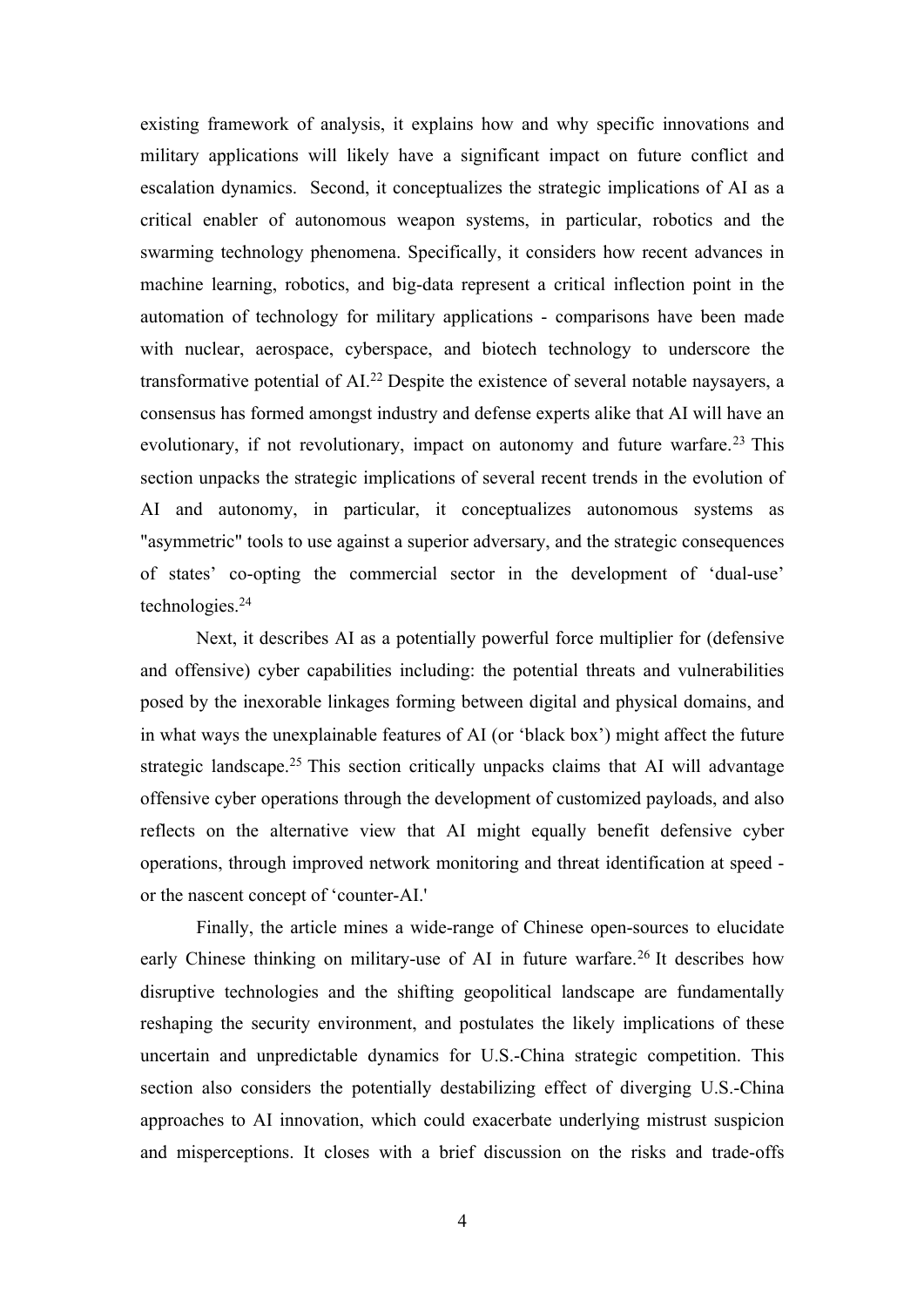associated with "autonomy" on the battlefield and human-machine collaboration (or 'keeping humans in the loop'),  $27$  and the potential ramifications of diverging approaches to these concepts on the brittle Sino-American relationship.

## **Defining the AI challenge for international security:**

As an enabler and force multiplier of a broad range of military capabilities, AI is more akin to electricity, radios, radar, and C4ISR systems, than a "weapon" per se.28 As a new and potentially more powerful class of technology, AI could redefine and transform the status-quo in military-use technology with unpredictable, and likely highly destabilizing, strategic implications. Even if AI-augmented weapons and systems are unable to produce better decisions than humans,<sup>29</sup> militaries that use AI will doubtless gain significant advantages on the battlefield (e.g., remote-sensing, situational-awareness, battlefield-maneuver, and a compressed decision-making loop), compared to those who depend on human judgment alone; in particular, in operating environments that demands endurance and rapid decision-making across multiple combat zones.

At the strategic level of decision-making, AI-enabled command and control systems will likely be able to avoid many shortcomings inherent to human strategic decision during the "fog of war" such as: the susceptibility to invest in sunk costs, skewed risk judgment, cognitive heuristics, and group-think.<sup>30</sup> The U.S. intelligence community, for example, is actively pursuing several publicly documented AI research projects to reduce the "human-factors burden", increase actionable military intelligence, and enhance military decision-making, and ultimately, to predict future attacks and national security threats.31 The literature on the diffusion on military technology demonstrates: how states react to and assimilate innovations (and to other countries that choose not to adopt them) has profound implications for the global order, strategic stability, and the likelihood of war.32

The potential security threats posed by AI-enhanced capabilities can be grouped under three broad categories:  $33$  (1) digital security (e.g., spear-phishing, speech synthesis, impersonation, automated hacking, and data poisoning);  $34$  (2) physical security (e.g., micro-drones in swarm attacks); and (3) political security (e.g., surveillance, deception, and coercion) especially in the context of authoritarian states. While it is too early to predict precisely which AI programs will enable which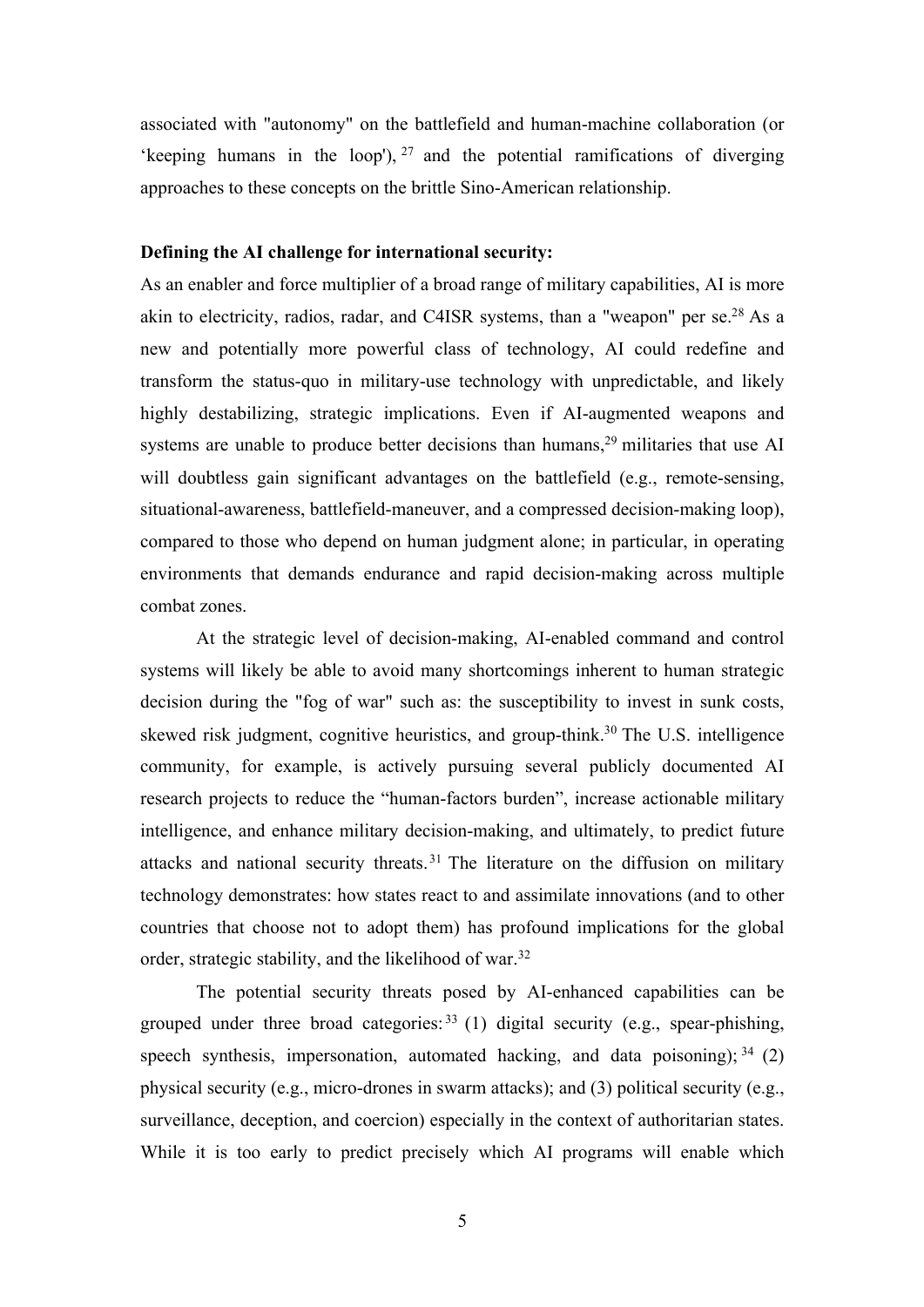capabilities (or how these dynamics might influence the offensive or defensive balance), the general trajectory of this disruptive technology is, however, clear.35 Just as low-cost of 'cyber weapons' has given the offense the upper hand in the cyberspace, $36$  so the proliferation of cheap weaponized AI-augmented autonomous systems could lower the threshold for future drone attacks (e.g. targeted assassinations), and make attacks more difficult to attribute.37

## **Robotics and swarming technology:**

Future progress in AI technology will affect robotics and autonomous capabilities in ways that could be potentially transformative for future warfare and the military balance. <sup>38</sup> Autonomous weapons and robotics are frequently described, alongside gunpowder and nuclear weapons, as the 'third revolution in warfare', or the "fourthindustrial revolution.39 Several prominent researchers posit that AI has reached an inflection point where we can expect the deployment - notwithstanding the legal and ethical feasibility - of autonomous armed-unmanned aerial vehicles (UAVs) within a matter of years. <sup>40</sup> Former U.S. DARPA Program Manager Gill Pratt argued technological and economic trends are converging to deliver a "Cambrian Explosion" of new robotic systems.41 That is, the unique attributes of unmanned and autonomous systems may force defense planners to recalibrate their existing approaches to deterrence, reassurance, dissuasion, and compellence to take account of the potentially revolutionary impact of AI. Underscoring the strategic significance of this trend, Director of U.S. National Intelligence Daniel Coats stated that advances in AI would "enable new military capabilities for our adversaries," especially China and Russia.42

These autonomous systems would, in theory, incorporate AI technologies such as visual perception, speech, and facial recognition, and decision-making tools to execute a range of (air, ground, and maritime) operations; independent of human intervention and supervision.<sup>43</sup> Currently, only a few weapon systems that choose and engage their targets without human intervention. For example, loitering attack munitions (LAMs) loiter for targets (e.g., enemy radars, ships, or tanks) based on preprogrammed targeting criteria, to destroy its target when their sensors detect an enemy's air-defence radar. Compared to cruise missiles, (designed to fulfil a similar function), LAMs use AI technology to shoot down incoming projectiles faster than a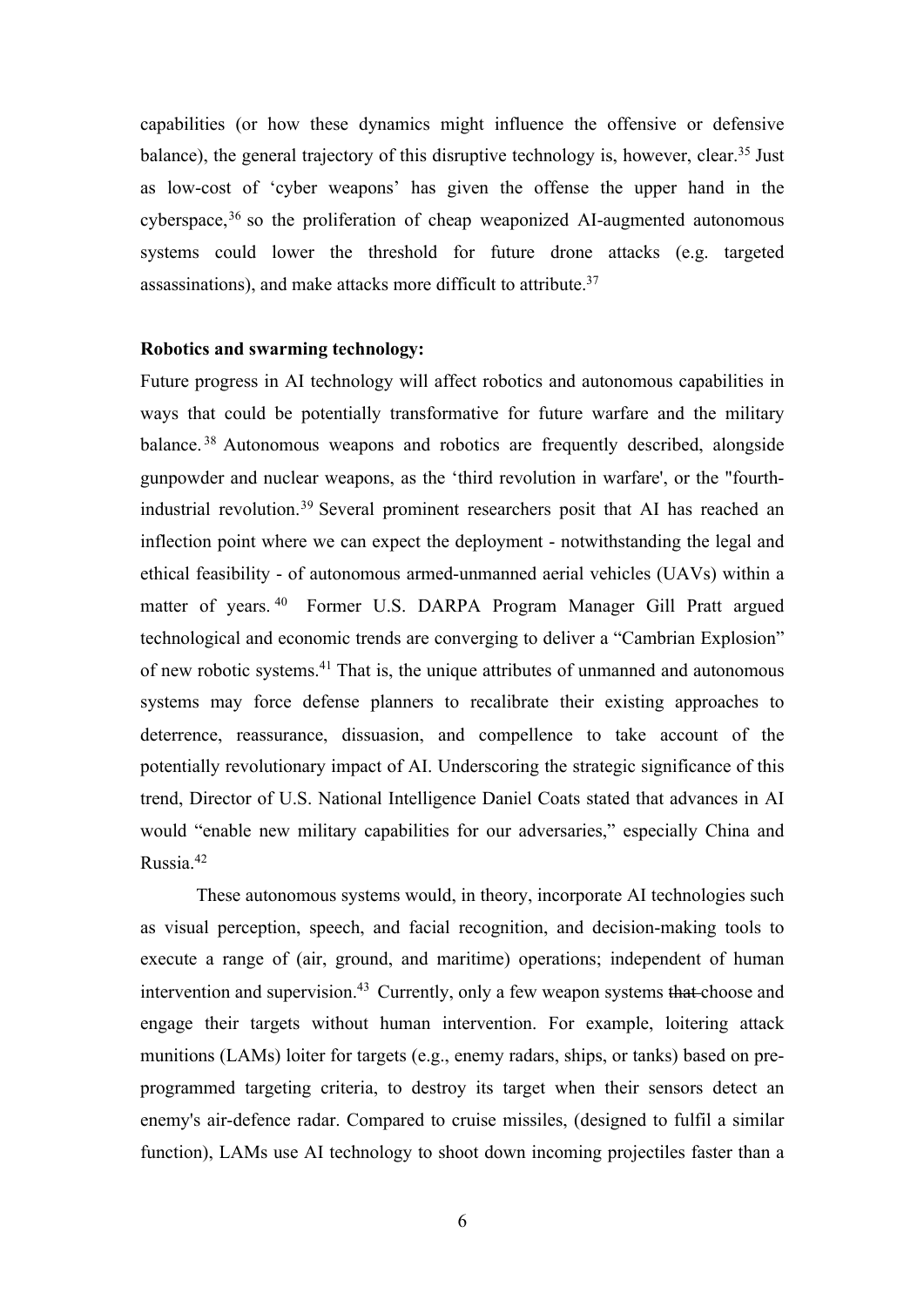human operator ever could, and can remain in flight (or loiter) for much more extended periods.44 Currently, the only operational LAM is Israel's Harop (or Harpy II) a fully autonomous anti-radar loitering weapon that can remain in flight for up to six hours, and dive-bomb radar signals without human direction with lethal effect on the battlefield. In addition, several states are known to be developing fully autonomous weapons including China, Germany, India, Israel, Republic of Korea, Russia, and the United Kingdom. In robotics, for example, Russia has deployed several remotely piloted tanks, such as the Uran-9 and Vehar, and in 2016, China for the first time tested a guided missile from a drone via satellite link.<sup>45</sup>

It is expected that sophisticated AI augmented unmanned weapon systems will soon be deployed for a range of reconnaissance and strike missions. Furthermore, stealth variants of these systems will likely be used to penetrate sophisticated multilayered air defenses, thereby endangering their deterrent effect. Autonomous weapons will also offer states additional asymmetric (especially maritime) options to project military power within the sanctuary of anti-access/area-denial contested zones.<sup>46</sup> Larger unmanned underwater vehicles (UUVs) could become low-cost missile platforms in their own right. Specific operations which might incorporate AI augmented unmanned weapon systems include: $47$  mine clearance and mine-laying; distribution and collection of data from undersea anti-submarine sensor networks; active sonar patrolling; intelligence, surveillance, and reconnaissance; electronic warfare; resupplying missiles to manned submarines; non-combat operations (such as counterterrorism and border defense); and guidance support for missiles for over-thehorizon targeting.<sup>48</sup>

China's air and sea-based drones linked to sophisticated neural networks could, for example, support China's (manned and unmanned) teaming operations to monitor and control the waters in South China Seas, which could be used to impede future U.S. freedom of navigation operations. In early 2018, China began construction of the world's largest test site for unmanned UAVs for war and peacetime surveillance operations in the South China Sea.<sup>49</sup> AI technology will, in theory, enable swarms of autonomous UAVs to accomplish a much larger variety of missions than individual human pilots; increasing their survivability in contested airspaces, and affording nations that deploy them a decisive edge over those without these capabilities. As a result, an in-depth attack by swarms of low-cost, agile, and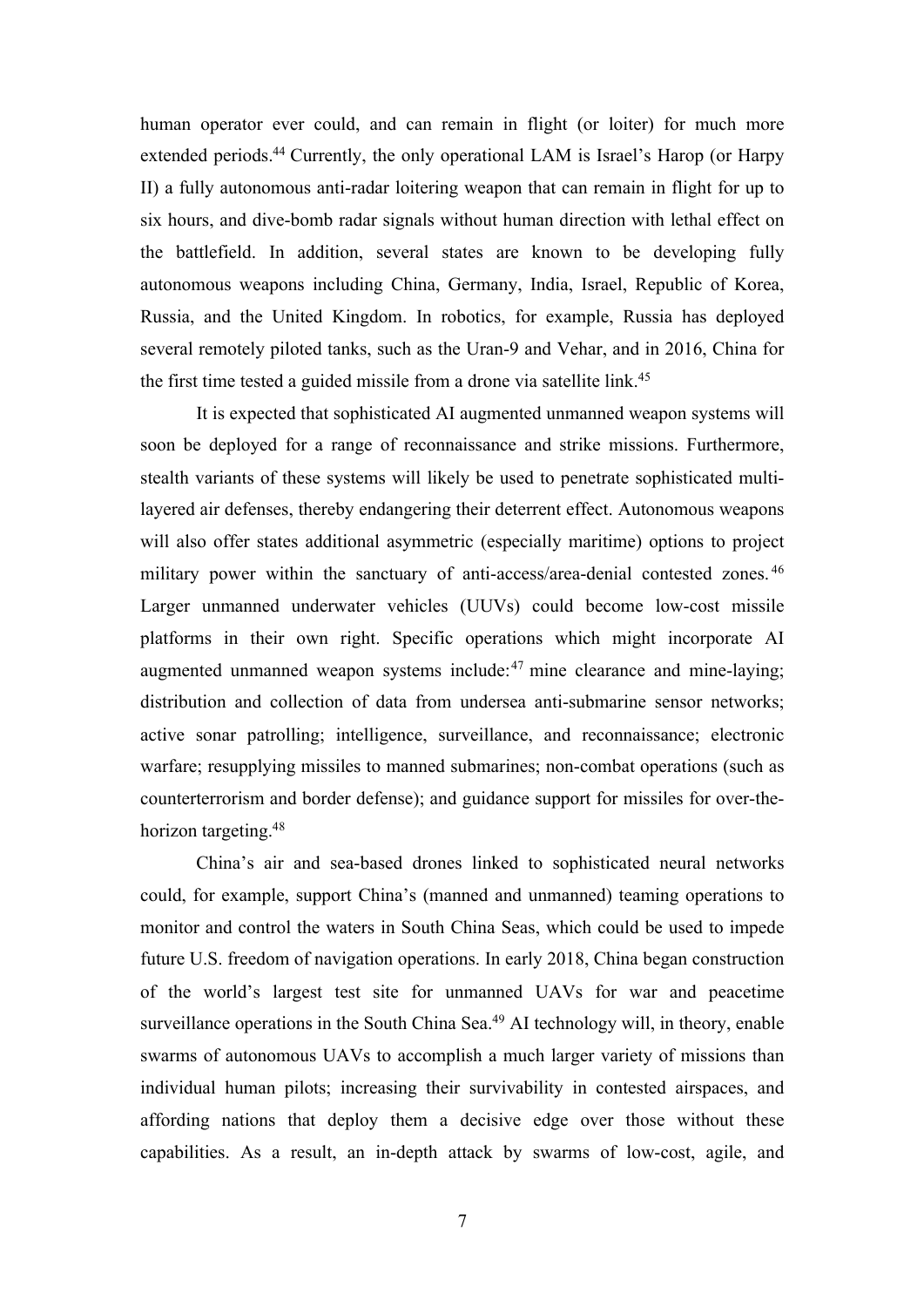autonomous adversaries can *only* be defended with systems that operate with the equivalent speed, autonomy, and intelligence.<sup>50</sup>

The application of AI technology in electronic warfare in an increasingly complex threat environment might help thwart attempts an adversary interfering with military GPS or communications satellite signals. Miniaturized electromagnetic jammers could, for example, be used to interfere with an adversary's targeting sensors and communications, which in conjunction with cyber-attacks, might then be used to exploit, confuse, and overwhelm an adversary's defenses.<sup>51</sup> To be sure, the Russian military has reportedly deployed jammers to disrupt GPS-guided unmanned air vehicles in combat zones including Syria and Eastern Ukraine. The recent hardening of the U.S. Air Force's small diameter bomb (SDB) system reflects the perceived emerging threats posed to U.S. satellite-based communications systems, operating in GPS-denied environments.<sup>52</sup>

The integration of AI applications into early-warning (especially nuclear) systems could compress the decision-making timeframe, and accelerate the various stage of the escalate ladder to launch a missile, which would adversely affect crisis stability at a conventional and nuclear level of warfare.<sup>53</sup> Conceptually, at least, a state could deploy long-range conventional missile salvos supported by big data analytics, cyber capabilities, and AI-augmented autonomous weapons, and then use its missile defenses to mop-up an adversary's remaining retaliatory capabilities.<sup>54</sup> China's Joint Staff Department, for example, recently called for the application of big data, cyber, cloud computing, AI, to support military planning, operational decisionmaking, and the establishment of joint operations command system to augment and integrate these capabilities.<sup>55</sup> A range of autonomous ground vehicles and underwater vehicles are already in development globally, with varying degrees of success.<sup>56</sup> In the majority of cases, however, these technologies have yet to make the transition to operational implementation. According to one observer, many agencies developing AI-enhanced autonomous ground and underwater vehicles, "are struggling to make the leap from development to operational implementation." <sup>57</sup> The key risk for international security is, therefore, that geopolitical pressures compel states to use AIenabled autonomous weapon systems before the technology underlining them is sufficiently mature - which would make these systems more susceptible to subversion. In extremis, an enemy may believe that AI is more effective than it is,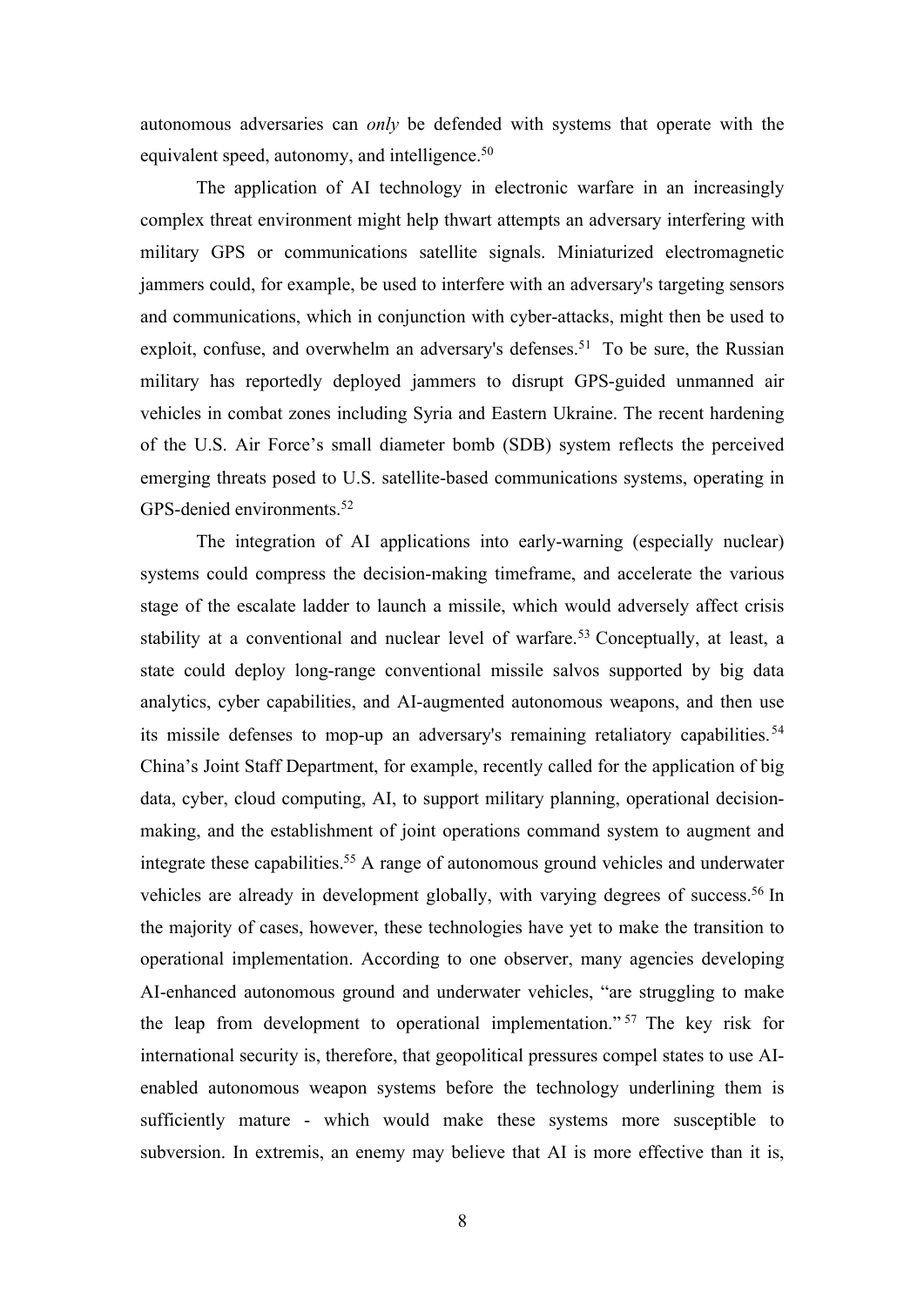leading to erroneous and potentially escalatory decision-making.<sup>58</sup> To avoid situations such as this political leaders will need to proactively co-ordinate (at a military, diplomatic, industry, and academic level) as AI technology matures.

Before leaving, the Pentagon Robert Work established an algorithmic-warfare team (also known as 'Project Maven') to examine how AI might support U.S. counter-terrorism operations in Syria, and more accurately locate hidden North Korean and Russian mobile missile launchers.59 Recent reports indicate that the DoD has also developed an early proto-type AI-driven 'missile-hunting system', designed to detect and respond to signs of preparations for a missile launch. To support these efforts the Trump administration has reportedly proposed to more than triple the funding for an AI-driven missile program.<sup>60</sup> Critics have highlighted the potentially high risks this program carries. Not least, that it could provoke an AI arms race with China and Russia, upset the fragile global nuclear balance, and absent adequate safeguards, commanders could risk losing control of (and possibly accelerate) the escalation ladder. <sup>61</sup> In the case of AI applications to target mobile missile launchers, for example, the use of AI may be strategically destabilizing "not because it works too well but *because it works just well enough to feed uncertainty.*"62

The uncertainty created by AI threats to strategic stability could be either the result of an adversary's exaggerated faith in its effectiveness or (and perhaps more concerning) the false belief that a particular AI capability is operationally effective when it is not. A state may, for example, becomes convinced of its ability to counter or subvert (through input manipulation, hacking, or data poisoning) an AI application and avoid retaliation, which could lead an adversary to pursue escalatory pathways including a pre-emptive first strike.<sup>63</sup> In spite of U.S. reassurances, both China and Russia fear that the U.S. intends to leverage AI, in conjunction with mobile and autonomous sensor platforms, to threaten their retaliatory nuclear capacity - especially mobile ICBMs that China and Russia rely on for deterrence. <sup>64</sup> For example, AI software fused with big data analytics and quantum-enabled sensors could make an adversary's submarines (including those on nuclear deterrence patrols) potentially easier to locate,<sup>65</sup> which may lead to 'use it or lose it' situations that worsen strategic stability.<sup>66</sup>

Unlike nuclear weapons, autonomous weapons do not require expensive, heavily regulated, or hard to acquire raw materials. Moreover, the ubiquity and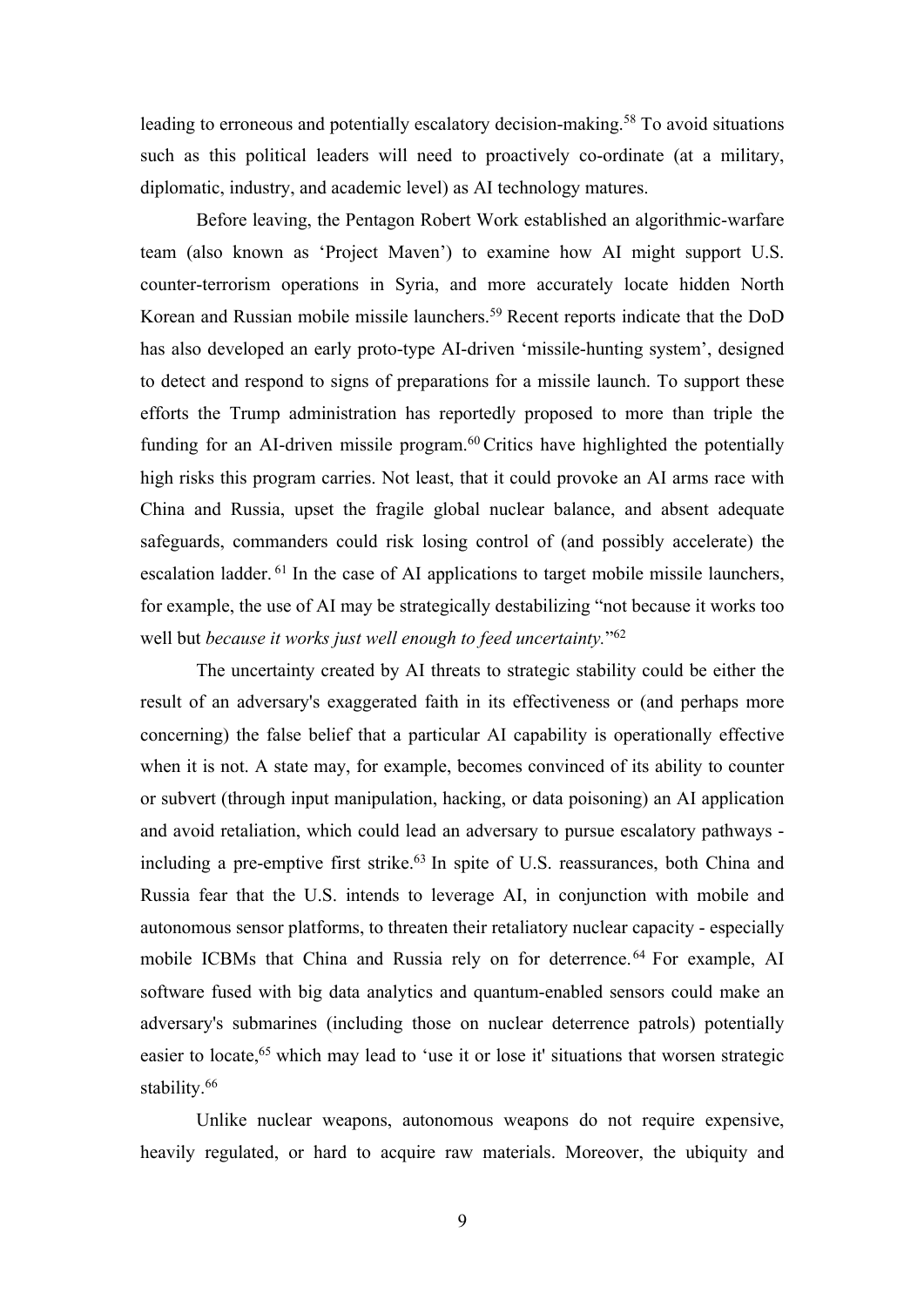rapidly declining unit costs of drones mean that these capabilities will become increasingly capable, autonomous, and easy to mass-produce.<sup>67</sup> In contrast to humanoperated automation systems, the recent proliferation of autonomous systems will inevitably complicate the ability of states to anticipate, and attribute drone attacks.<sup>68</sup> These challenges will likely increase the propensity for state (and non-state) actors to deploy drones in "grey-zone" operations - to test an adversary's deterrence posture and resolve, but without tipping the threshold into warfare with a more powerful opponent. <sup>69</sup> Under crisis and conflict condition, these asymmetric tactics could exacerbate strategic ambiguity, erode deterrence, and increase escalation risks.<sup>70</sup> In 2016, for example, North Korea employed small drones to spy on South Korea's defenses that resulted in a potentially escalatory military encounter in the demilitarised zone.<sup>71</sup> Perceived as relatively low-risk capability with ambiguous rules of engagement, and absent robust normative and legal frameworks, autonomous weapons will become increasingly attractive as a means to erode a superior adversary's deterrence posture and resolve.72

According to analyst Paul Scharre: "ultra-cheap 3D-printed mini-drones could allow the United States to field billions of tiny, insect-like drones" on the future networked battlefield.73 Autonomous systems, unlike human operators, are unable to function beyond the limits baked into their algorithmic codes; and thus, apply common sense and contextualization to the situation at hand.74 A lone wolf low-cost drone in isolation would unlikely pose a significant threat to a U.S. F-35 stealth fighter, but hundreds of AI augmented autonomous drones in a swarming sortie might overwhelm these weapon systems; possibly rendering them redundant altogether. <sup>75</sup> Chinese strategists have reportedly conducted research on data-link technologies for "bee swarm" UAVs, which emphasize network architecture, navigation, and antijamming operations. The Russian military also plans to incorporate AI into unmanned aerial and undersea vehicles for "swarming" missions. <sup>76</sup> Kalashnikov, a Russian defence contractor, has reportedly built an unmanned ground vehicle (the Soratnik), and plans to develop a broad range of autonomous systems infused with sophisticated AI machine learning algorithms.<sup>77</sup> Swarms of robotic systems fused with AI machine learning could presage a powerful interplay of enhanced range, mass, coordination, intelligence, and speed in future warfare.78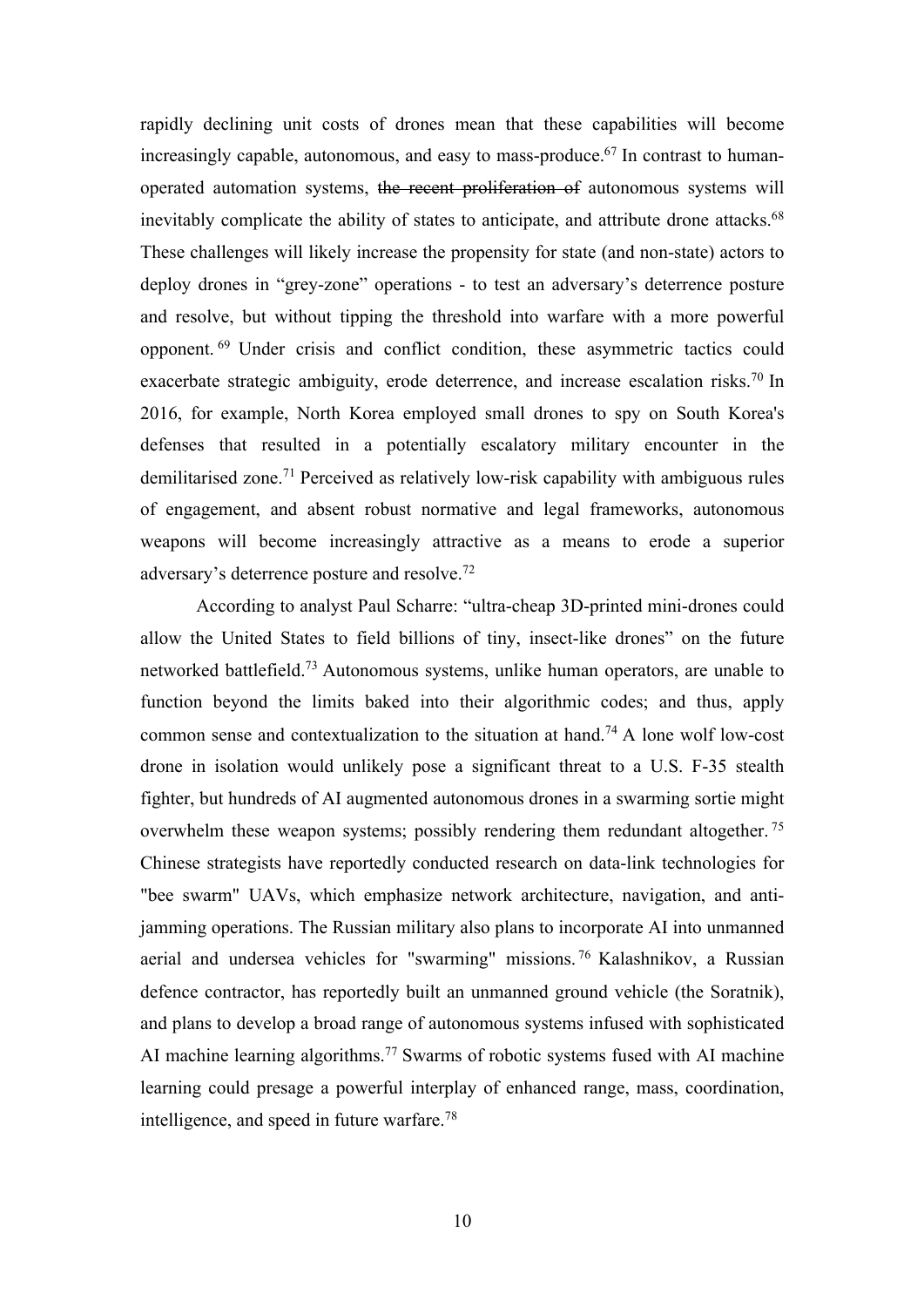A report by the Boston Consulting Group noted that the global spending on "military robotics" (defined as "unmanned" vehicles) increased three-fold between 2000 and 2015.79 Several analysts have argued that due to the blurring of commercial and military-use (or dual-use) autonomous systems, this rapid growth might understate the actual impact of these increased adoption rates.<sup>80</sup> The historical record demonstrates, technologies that have *only* military utility and have high production costs (e.g., stealth technology), tend to diffuse at a slower pace than where economic forces are driving the process.<sup>81</sup> Moreover, much of the research into critical AI applications, and the degree of human-control over them are inherently dual-use in nature. To be sure, the specifications of a commercial autonomous drone used to deliver packages and explosives (e.g. improvised explosive devices), are very similar. Image recognition software designed to recognize cats on YouTube could, therefore, equally be used by remotely piloted aircraft to capture terrorist activity in Syria and Afghanistan. Of imminent concern is the ability of global militaries to field safe and reliable semi-autonomous, and later, fully autonomous versions - that for now generally do not exist.82 In sum, the inexorable expansion in the market for low-cost autonomy and robotics, and advancements in the use and diffusion of machine learning will significantly increase the potential risks these systems pose to international security.83

## **The Cyber-AI nexus:**

Several U.S. national security officials have posited that AI and machine learning will have a transformative influence on cyber domain, as force multipliers for both defensive and offensive cyber weapons. <sup>84</sup> The line between AI-augmented cyberoffense and cyber-defense will likely remain an obscure one, however. As a result, effective defense against attacks by sophisticated autonomous AI systems (such as a bot) will require increasingly innovative (and self-learning) solutions.<sup>85</sup> Director of U.S. National Intelligence Daniel Coats recently warned that AI could *increase* the vulnerability of the U.S. to cyber-attacks, weaken its ability to attribute such attacks, improve the effectiveness and capabilities of a foreign weapon and intelligence systems, and create new accident and related liability issues.<sup>86</sup> In other words, the development of customized payloads AI will advantage offensive cyber, but juxtaposed, through improved network monitoring and threat identification at speed;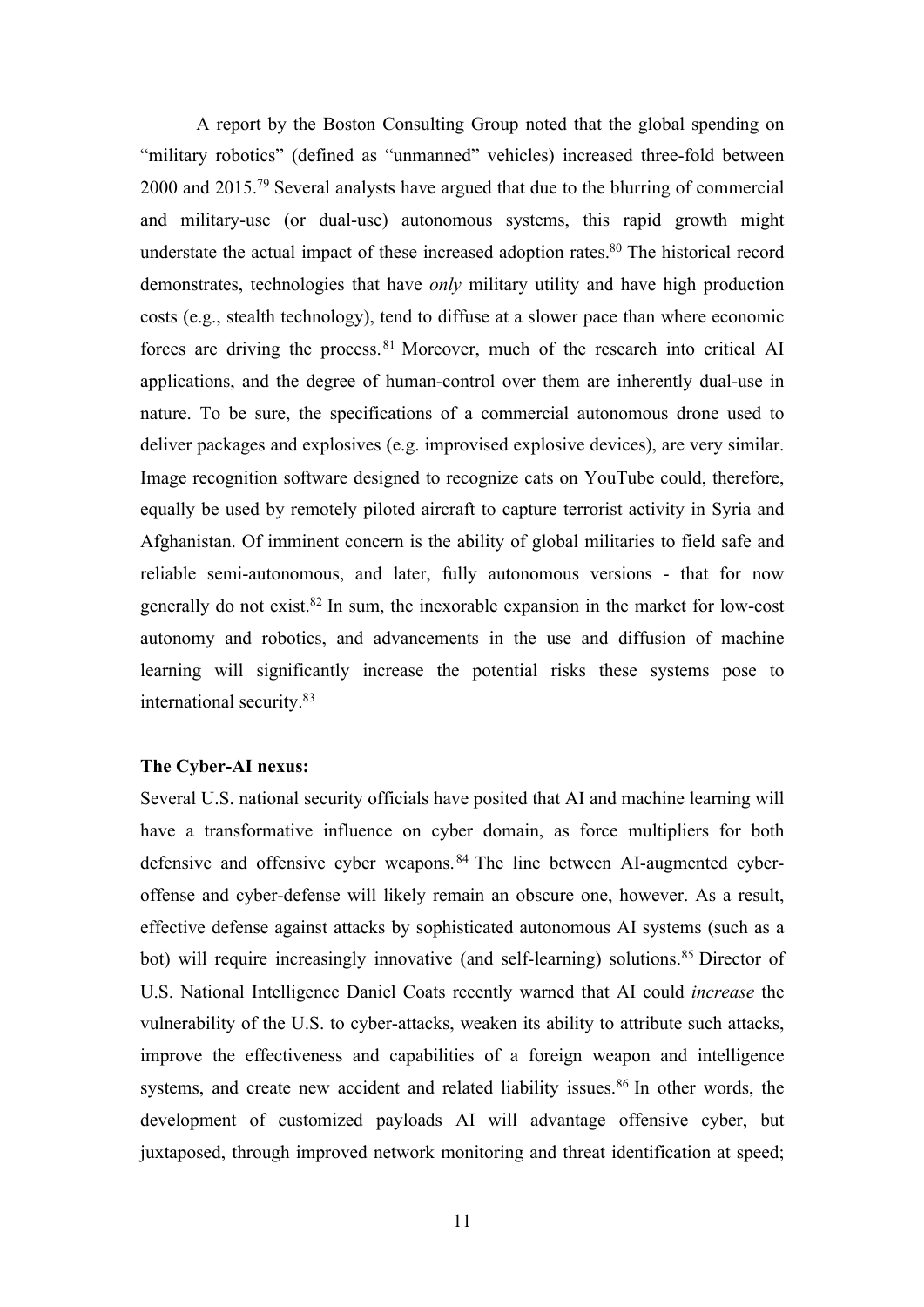AI will likely benefit defensive cyber operations.

On the one hand, AI could potentially reduce a military's vulnerability to cyber-attacks. While research in the field of 'counter-AI' is still at a very nascent stage, analysts have made some progress in detecting anomalies in network behavior; as a means to isolate possible exploitable vulnerabilities within machine-learning AI software. Whereas conventional cyber-defense tools search for historical matches to previous malicious code; so would be hackers only need to modify small portions of that code to circumvent this defense. $87$  In contrast, early AI cyber-defense tools have been designed to recognize changes to patterns of behavior in a network and detect anomalies, thus offering a potentially higher barrier to previously unobserved attack methods.88 On the other hand, autonomy itself may increase a military's vulnerability to a cyber-attack. An adversary could use malware to take control or manipulate the behavior of an autonomous system, which would be very difficult to detect or counter.89 U.S. Cyber Fleet Command Commander Michael Gilday, recently told the Senate Armed Services Committee that the Navy must "improve an ability to *detect new and unknown malware* proactively…so we [the U.S.] can act quickly using advanced analytics enabled by AI and machine learning," which may give the U.S. a "tactical advantage" to identify malicious activity early on.<sup>90</sup> Moreover, even if analysts can obtain high-quality and reliable intelligence, they may not want to reveal it, because doing so could compromise a source, capability, or tactic.<sup>91</sup>

While automation allows scale, AI machine learning can facilitate the development, profiling, and accurate delivery of customized cyber-attacks (e.g., largescale spear-phishing campaigns), for example; to shape and amplify an adversary's political narrative, cause political disruption, manipulate public opinion, and overwhelm states' cyber-defenses. <sup>92</sup> Recent advances in AI suggest that state and non-state cyber-attacks will soon be able to leverage machine learning for offensive operations, such as email phishing and botnet attacks.<sup>93</sup> Compounding these risks further, recent assessments by cyber-security experts indicate an alarmingly low-level of confidence - in contrast to cyber-offense - in the probable success of cyber-defense technologies to counter or mitigate vulnerabilities in cyber-space.<sup>94</sup> Given the risk of being outmatched by an adversary in cyberspace, operating at machine-speed, both AI cyber attackers and defenders will, therefore, have little option but to delegate increasingly high levels of autonomy to execute operations, or risk losing the upper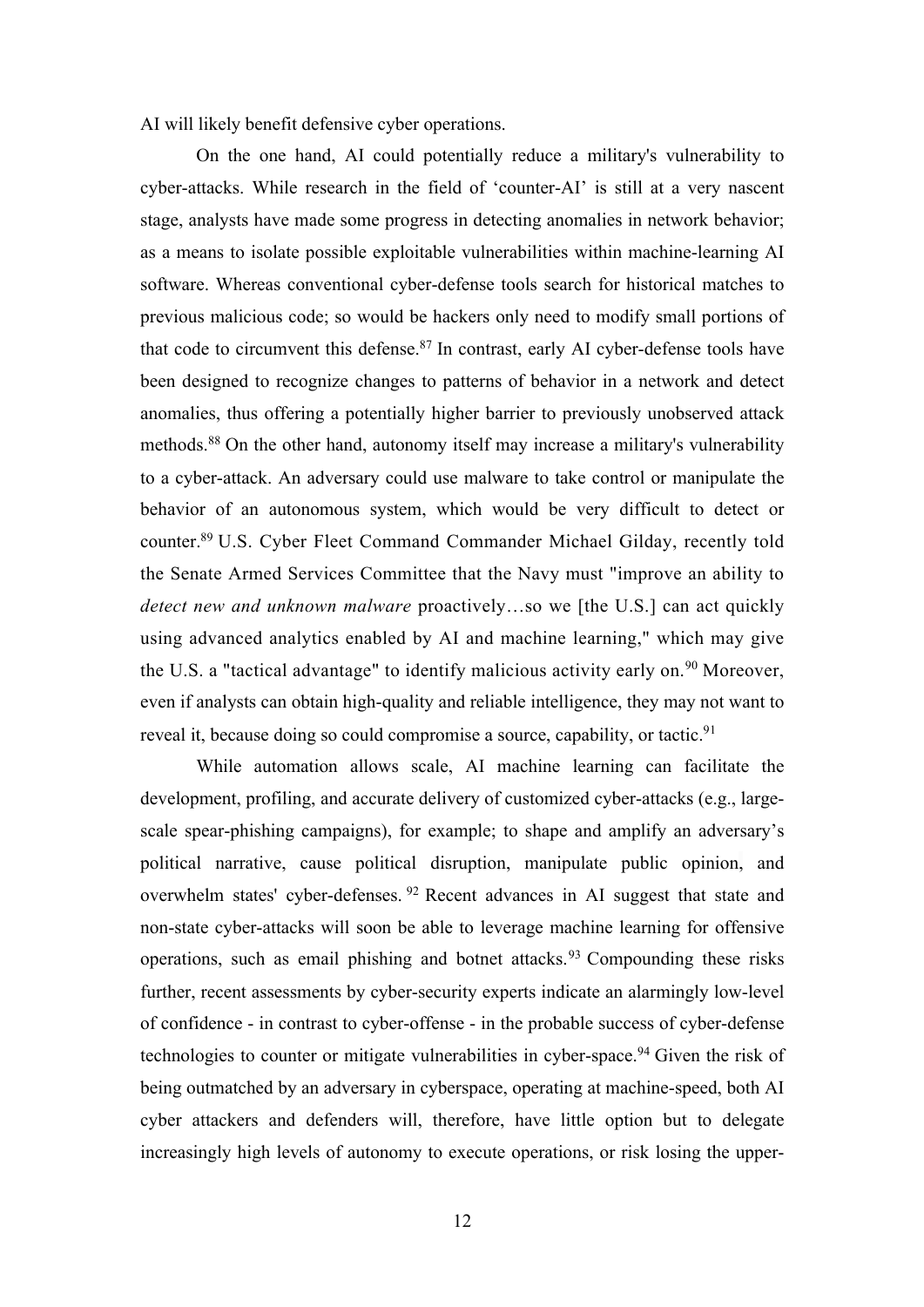hand in future cyber-attacks - especially attacks that cross the rubric from the virtual to the physical world.

As the linkages between digital and physical systems (or the 'Internet of Things') inevitably expand,95 the potential to an adversary to use cyber-attacks in *both* kinetic and non-kinetic attacks will increase.<sup>96</sup> For example, an AI-powered selfdriving car could be hacked and made to crash on a public highway. Moreover, a hacker could also target autonomous robotic systems themselves, which would cause unpredictable and potentially unmanageable errors, malfunctions, or behavioral manipulations - or 'data-poisoning.<sup>97</sup> Future cyber-attacks will likely target robotic control and operating systems with so-called 'weaponized software.' A significant risk variable in the operation of autonomous systems is the time that passes between a system failure (i.e., performing in a manner other than how the human operator intended), and the time it takes for a human operator to take corrective action. If the system failure is a deliberate act (i.e., hacking, spoofing or tricking), however; this timeframe will be compressed.<sup>98</sup> Recent explorative research into the use of nonrecallable unmanned vehicles (for deterrent and coercive operations) opens the proverbial 'Pandora's Box' that relates to the efficacy of weaponized software for warfighting, not to mention the ethical and societal implications of taking humans further out of the decision-making loop.<sup>99</sup> Until which time researchers unravel some of the unexplainable features of AI, human error, and machine error will likely compound one-another, with unpredictable results. Simply put, we are at a critical crossroad in the parallel (and symbiotic) evolution of the AI and cyberspace that national security communities globally will need to prepare for proactively.<sup>100</sup>

Early research on the effects of AI on the future battlefield has tended to focus on what is *currently* known and explainable.101 However, many aspects of the AI phenomena remain a 'black box' (i.e., beyond the comprehension of human operators). That is AI applications that use complex neural networks often generate unexpected outputs and behavior, which even their creators may misunderstand or misinterpret.<sup>102</sup> Though many AI programs have already surpassed human cognitive capabilities, the risk is that mistakes made by these systems - that humans would unlikely make - caused by deliberate attempts to trick or bypass machine learning applications, will prove especially difficult to anticipate or counter.<sup>103</sup> The question of whether AI programs will be able to accurately and objectively replicate, mimic, and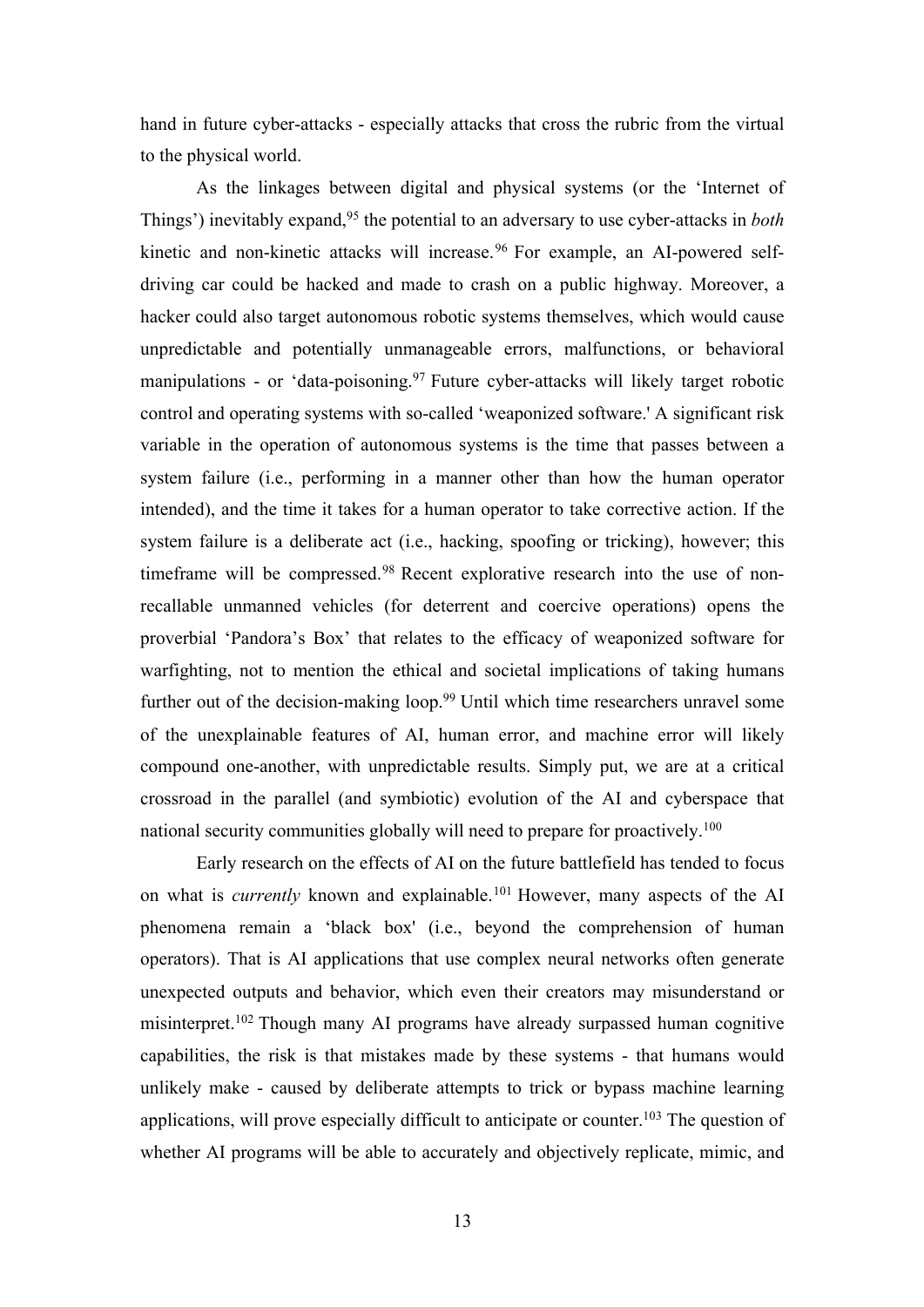predict human behavior lies at the heart of AI research. <sup>104</sup> Assuming the future feasibility of general AI (or 'superintelligence'), the concerns raised by alarmists focus on issues related to AI military-use applications that may surpass human intelligence. In addition, and closely related, the possible unintended consequences and threat posed to humans as AI applications begin to define their objectives.105 For now, defense planners must recognize that the ability of human decision-makers to mitigate extreme uncertainty during crisis and conflict conditions will be amongst the most challenging and urgent expertise to recreate in AI systems and programs.

#### **Strategic competition & arms racing in AI:**

Parallel trends in the shifting geopolitical landscape and disruptive technologies are fundamentally reshaping the security environment, which in turn, will have significant implications for how a future U.S.-China crisis or conflict might unfold.<sup>106</sup> At this early stage, it is difficult to predict precisely how AI might affect military force structure, organization, and defense planning. Recent evidence suggests that neither Beijing nor Washington have fully assimilated these overlapping trends into their respective military organizations, doctrines, or strategic cultures. To be sure, critics claim that a vast gulf exists within the Pentagon, between the design of AI applications and the development of operational concepts to integrate them into military doctrine. <sup>107</sup> The historical record has shown that in previous military revolutions the ability of militaries to assimilate and adopt new operational concepts and doctrine is a vital determinant of the ability of states' to leverage, and successfully synthesize, technologies for warfighting.<sup>108</sup>

Beijing's assessment of U.S. military-technological programs and initiatives heavily influenced China's initial approach to AI, in particular, those associated with the DoD's Third Offset Strategy, and more recently, 'Project Maven;' described as China's 'offsetting the offset' strategy, and involving developing technologies and related concepts such as: quantum computing; command, control, communications, computers, intelligence, surveillance and reconnaissance (C4ISR); hypersonic weapons; AI machine-learning systems; human-machine collaboration; convolutional neural networks; big-data analytics; human-assisted operations; combat-teaming; and autonomous weapons. <sup>109</sup> As China's approach to AI matures, however, it will more likely align closer with the People's Liberation Army's (PLA's) unique organizational,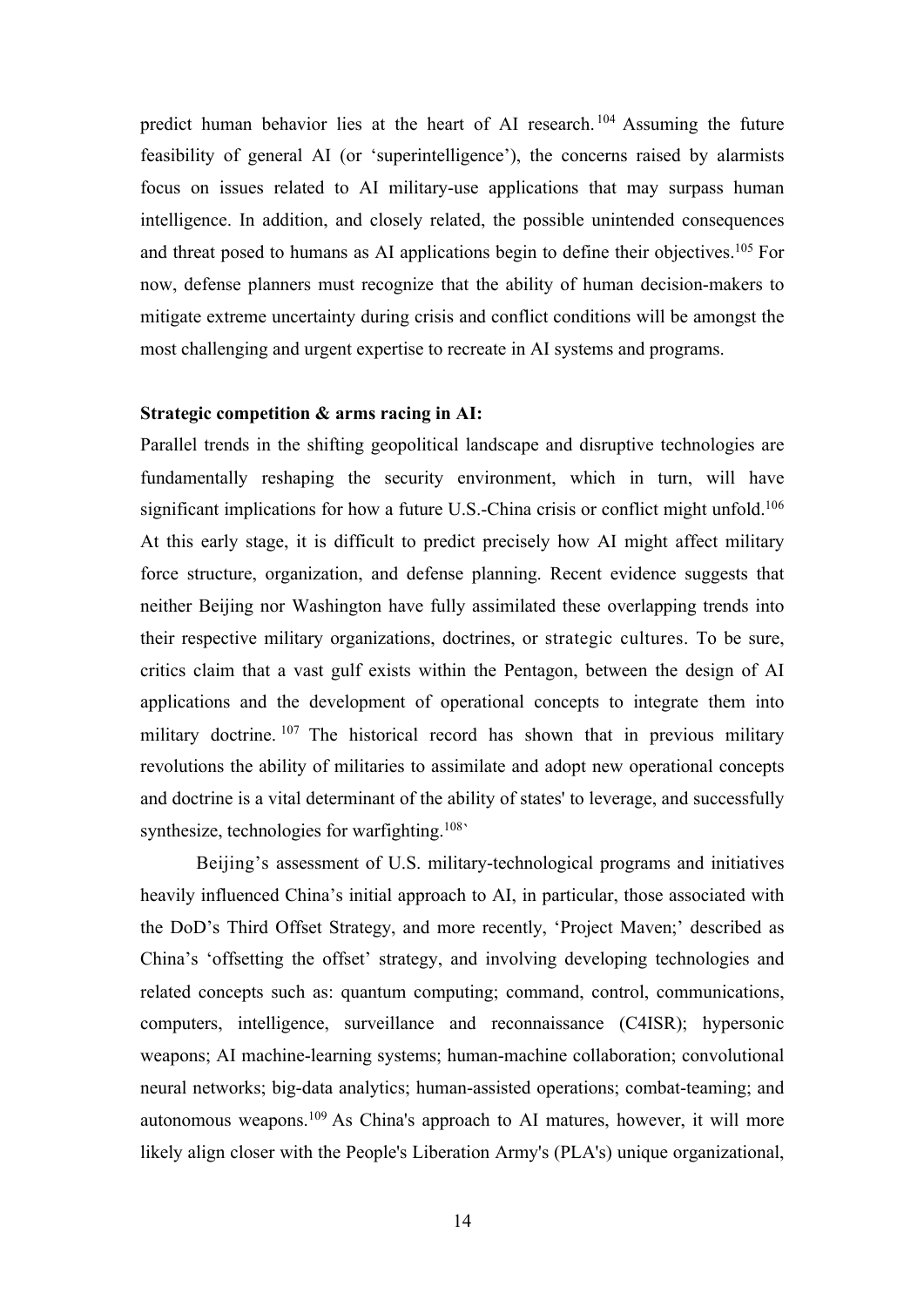command and control, and strategic cultural traditions.<sup>110</sup> Beijing, like the U.S., has yet to formally articulate a coherent strategic framework, operational concepts, or the established institutions and mechanisms to support the use of AI for warfighting.<sup>111</sup> That said, the intensity of discussion and research within the PLA surrounding military-use AI is indicative of the high-level importance attached to this ubiquitous dual-use technology.112

As China and the U.S. internalize these emerging technological trends, it is likely that each side will conceptualize them very differently. Scholarship on military innovation has demonstrated that - with the possible exception of nuclear weapons technological innovation alone rarely causes the military balance to shift; instead, *how* militaries employ a technology usually proves critical. <sup>113</sup> A significant cause for concern is that if the many national, cultural, and normative differences that separate Sino-American approaches to military innovation are reflected in the software used to teach AI programs, the resultant prejudices and preferences might become baked into the weapon systems they support.  $114$  As a result, even if AI systems are designed to produce bias-free analysis, human bias inherent in data sampling, sensor types, and other uncontrollable factors might nonetheless result in subjective decision-making.115 Under crisis and conflict conditions, these kinds of cognitive biases might exacerbate underlying U.S.-China mutual mistrust, suspicion, and misperceptions.

In the race to innovate in AI, uncertainties surrounding U.S and China progress (and setbacks) will have profound and potentially destabilizing implications for the strategic balance.<sup>116</sup> For now, at least, the U.S. retains the upper-hand in AI innovation,  $117$  In this emerging innovation arms-race, however, China is no longer the minor party. Instead, China is fast becoming a true peer-competitor in AI and is expected to overtake the U.S. in this emerging strategic domain soon.<sup>118</sup> By its estimates, Beijing has set 2020 as a target to achieve 'breakthroughs in a series of landmark AI products,' and to establish an 'international competitive advantage' in the development of dual-use technologies and applications - especially those which target the United States.119 To be sure, China's innovation ambitions could be expedited by a fundamental mismatch (even dissonance) analysts have identified between the rapid pace of commercial innovation and academic research into AI and the lagging timescales and assumptions that underpin the Pentagon's existing procurement processes and practices. 120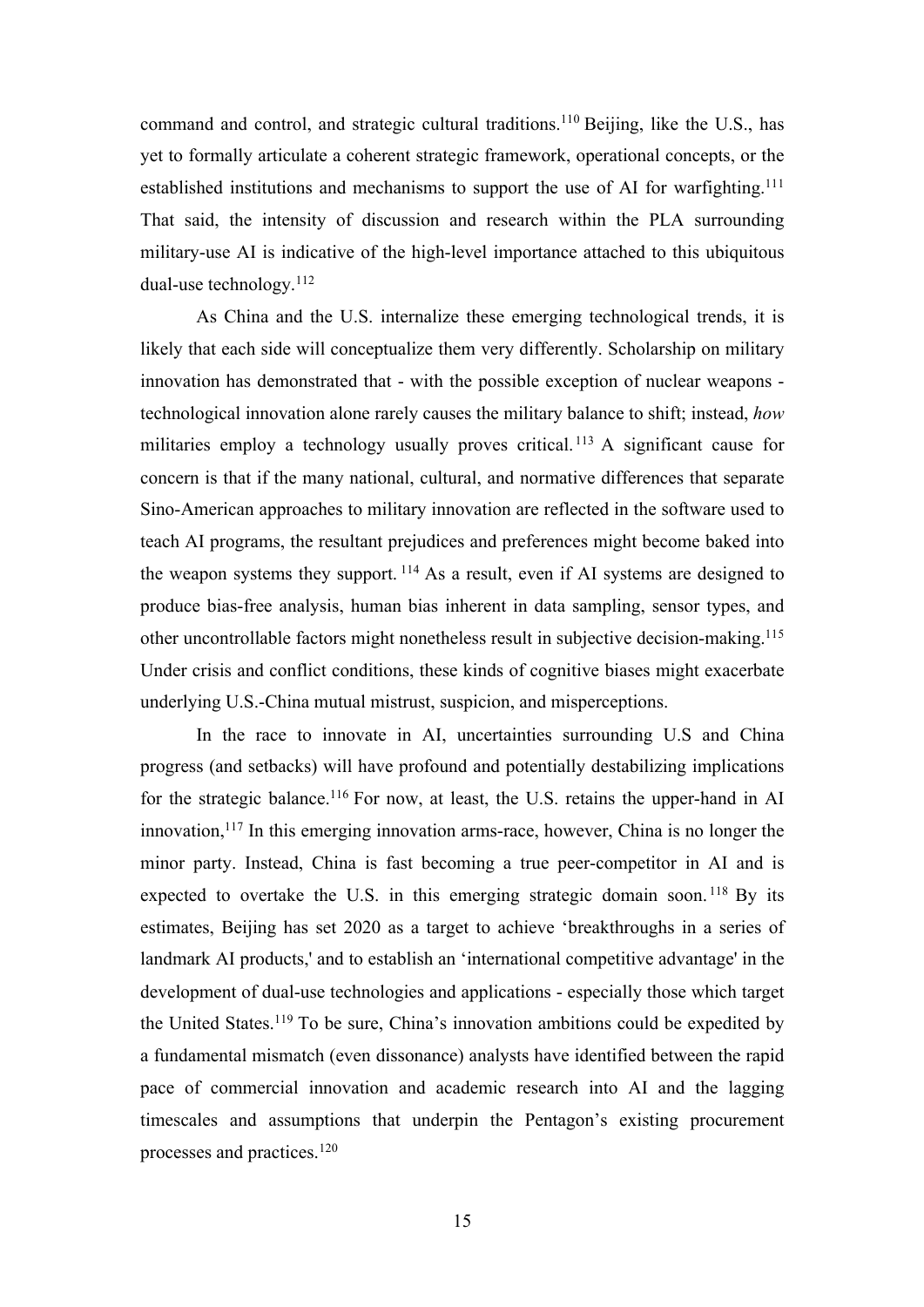Chinese centralized planning, socialist market economy, and in particular, a vast pool of data-sets, could offer Beijing significant scope to leverage China's market forces and human capital to realize its 'civil-military fusion' objective in AI.<sup>121</sup> While large data is an advantage, however, it remains an open question whether China's national strategic planning and socialist market economy will prove advantageous in the development of AI. According to a recent report, China is on track to possess twenty percent of the world's entire data by 2020 - and thirty percent by 2030.<sup>122</sup> The head of the U.S. DoD's Strategic Capabilities Office, William Roper, highlighted the pivotal role the accumulation of, and competition for, information for machine learning will play in future warfare. Roper stated: "It's *wealth and fuel*. Your data keeps working for you. You stockpile the most data that you can and *train that to teach and train autonomous systems*".123 In contrast to the nuclear arms race that defined the Cold War-era, states competing in the AI arms race will be less concerned with sustaining the qualitative and quantitative lead in warheads, but instead more concerned with maintaining information superiority - to feed machine-learning algorithms.124 Chinese President Xi Jinping recently stated that AI, 'big data,' cloud storage, cyberspace, and quantum communications were amongst the "liveliest and most promising areas for civil-military fusion," and towards this end, he pledged additional state support and resources.  $125$  In contrast, the increasingly strained relationship between the Trump administration and Silicon Valley will likely pose additional challenges to this critical partnership in the development of AI technologies for the U.S. military.126 Following a recent high-profile backlash from employees at Google, the company recently announced that it would discontinue its work with the Pentagon on Project Maven.<sup>127</sup>

As a first mover AI-power, therefore, China will likely chart a course at the vanguard in the development of technical standards, mechanisms, and governance of AI that will likely strengthen the competitiveness and quality of China's military capabilities. <sup>128</sup> China's early approach to AI suggests a wide-reaching conceptualization that the PLA will synthesize into entire force structure; to support future 'intelligentized' operations, and seize the 'commanding heights' of future strategic competition. <sup>129</sup> Specifically, Chinese researchers have focused on AI applications for war-gaming, training, command, and control, intelligence analysis, and augmenting autonomous weapons systems. <sup>130</sup> President Xi's 'One Belt One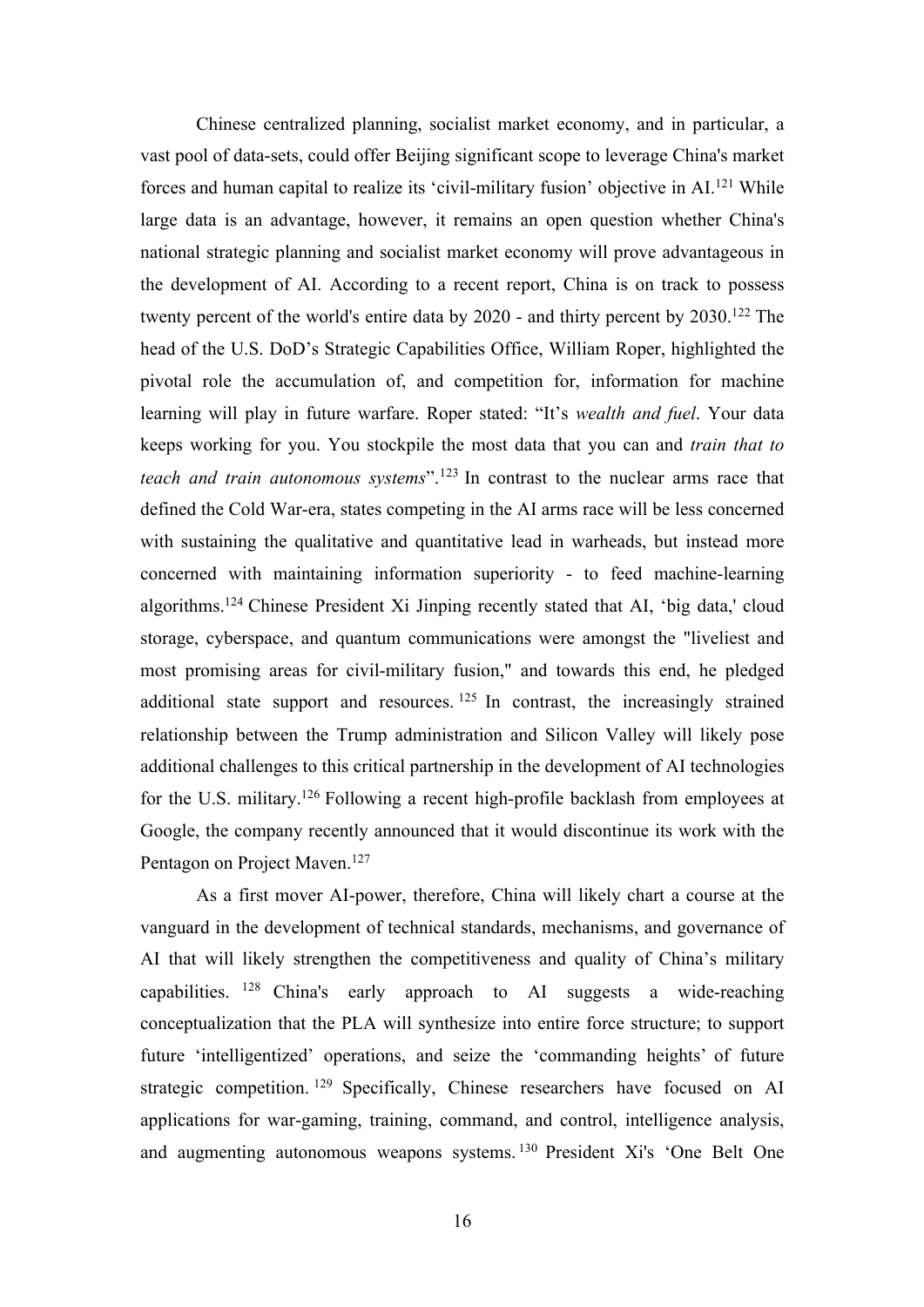Road,' and the virtual dimension the 'digital Silk Road,' are high-level efforts designed to ensure that the mechanisms, coordination, and support for this agenda will become increasingly normalized.<sup>131</sup> Moreover, in 2017 Xi explicitly called for the acceleration of the military 'intelligentization' agenda, to better prepare China for future warfare against a near-peer adversary like the United States.<sup>132</sup>

China's pursuit of AI (especially dual-use capabilities) will fuel the perception (accurate or otherwise) in Washington that Beijing is intent on exploiting this strategically critical technology to fulfill its broader revisionist goals. Despite a brief pause in the development of the U.S.'s AI strategic roadmap, the White House recently announced the creation of a new committee of AI experts to advise it on policy choices. <sup>133</sup> In 2017, following the recommendation of the Committee on Foreign Investment in the U.S., President Trump blocked a Chinese firm from acquiring Lattice Semiconductor; a company that manufactures chips critical in the operation of AI applications.134 This action typifies a broader concern that synergies created by China's civil-military fusion strategy could allow the technology, expertise, and intellectual property shared between American and Chinese commercial entities to be transferred to the PLA.135

Though Chinese strategic writings have emphasized the importance of humanmachine collaboration and teaming (or keeping humans 'in the loop'),  $136$ The PLA's historical resistance to command and control decentralization and general mistrust of human personnel could prompt military leaders to gravitate more quickly towards full-battlefield autonomy.<sup>137</sup> The opposite conclusion could also be drawn, however: if Chinese commanders were unwilling to give up centralized control to junior officers, why would they give such authority to machines? Recent reports indicate China's navy is contemplating fitting its nuclear-powered submarines (and possibly nuclear-armed ones) with a so-called 'AI-augmented brainpower.<sup>138</sup> This capacity could, in theory, synthesize and interpret large quantities of data generated by sonar signals and sound pulses, to detect submerged objects, and support a broad range of maritime operations. To be sure, the kinds of activities and the level of autonomy afforded to AI-augmented systems to support China's strategic underwater forces will have profound implications for future crisis and conflict in the increasingly contested undersea domain. In extremis, if military command and control systems came under attack (possibly from AI-augmented cyber-weapons), military commanders may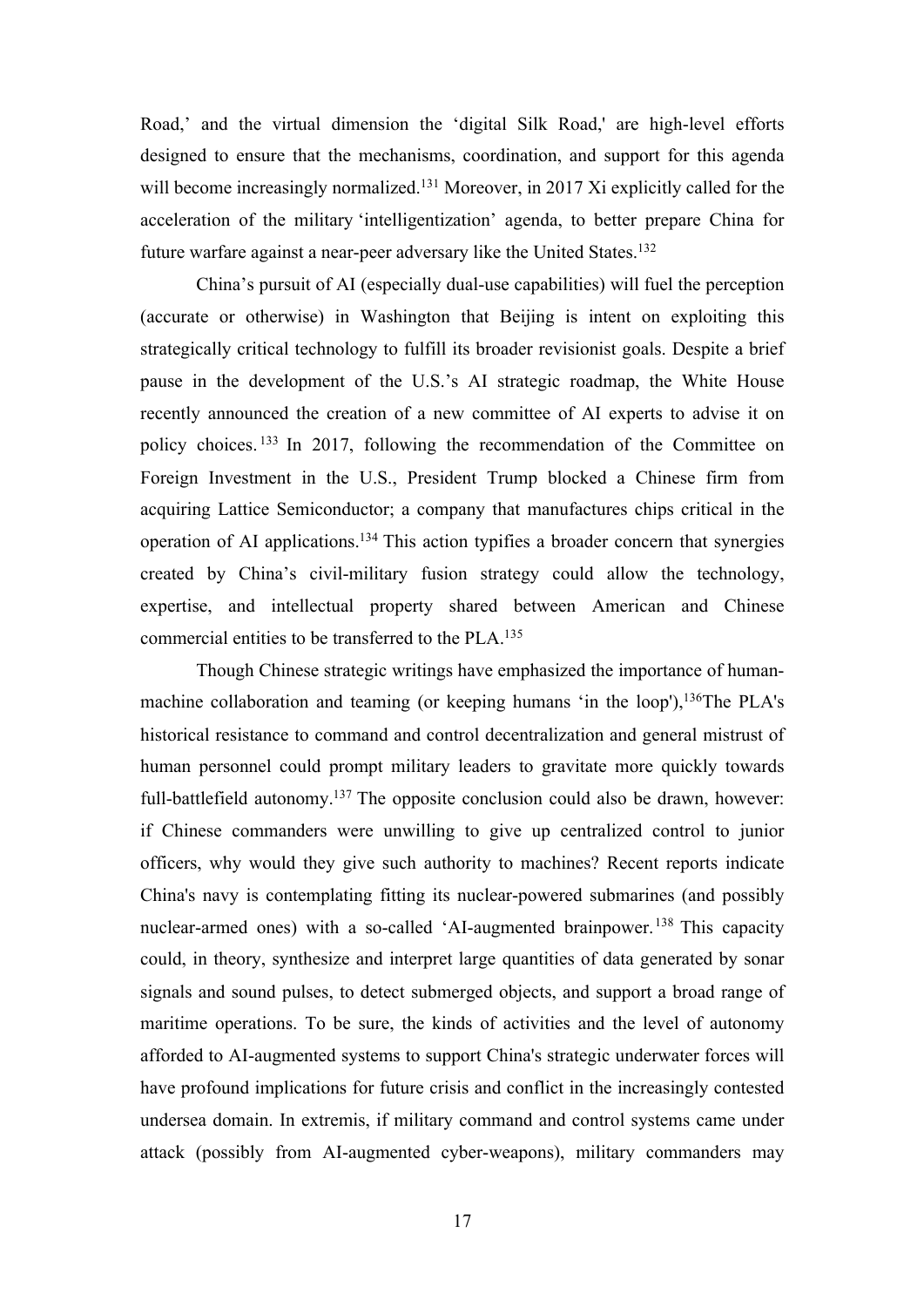decide to pre-delegate decision-making to machine-learning systems. Russia, for example, operates a so-called 'dead hand' designed to launch its nuclear missiles at hyper-speed automatically, if its pressure sensors were to detect an imminent nuclear attack.139

The evidence suggests that China (and Russia) has relatively few moral, legal or ethical qualms in deploying lethal autonomous weapons. <sup>140</sup> Moreover, and in contrast to the U.S., discussion on the potential limitations and risks associated with AI, autonomy, and cyber-warfare appears mostly absent from Chinese opensources.<sup>141</sup> Reports suggest that China has already begun to incorporate AI into its next-generation conventional missiles and missile-defense intelligence gathering systems, to enhance their precision and lethality.142 By contrast, the U.S. will likely be much more constrained in the development of these technologies. Resistance within the U.S. military to incorporate AI stems in large part from the prevailing liberaldemocratic norms governing the use of military force, and the growing concerns surrounding the many 'black box' aspects of AI-machine learning, and in particular, to avoid the so-called 'Terminator Conundrum' - the implications of weapons that could operate independently and beyond the control of their developers.<sup>143</sup>

Chinese analysts, by overlooking the potential shortcomings, uncertainties, and vulnerabilities associated with AI, and overstating (even overdramatizing) the utility of AI and autonomy (or taking humans 'out of the loop'), could under crisis and conflict conditions complicate escalation management,  $144$  and worsen strategic stability in future warfare.<sup>145</sup> That said, given the aggressive pursuit of military-use AI by its strategic rivals, America's current commitment to having humans in charge might waver.<sup>146</sup> Moreover, international law remains unclear and indeterminate on lethal autonomy, and in its absence, militaries (including the U.S.) will continue to develop weapon systems with varying degrees of autonomy.<sup>147</sup> Ultimately, militaries will need to consider the trade-off between the risks associated with autonomous weapons, with the possibility of affording an adversary using fully autonomous weapons the asymmetric upper hand. At this early stage, it is impossible to know for sure when, whether, and under what circumstances greater degrees of autonomy in human-machine collaboration will provide a distinct strategic battlefield advantage.

# **Conclusion:**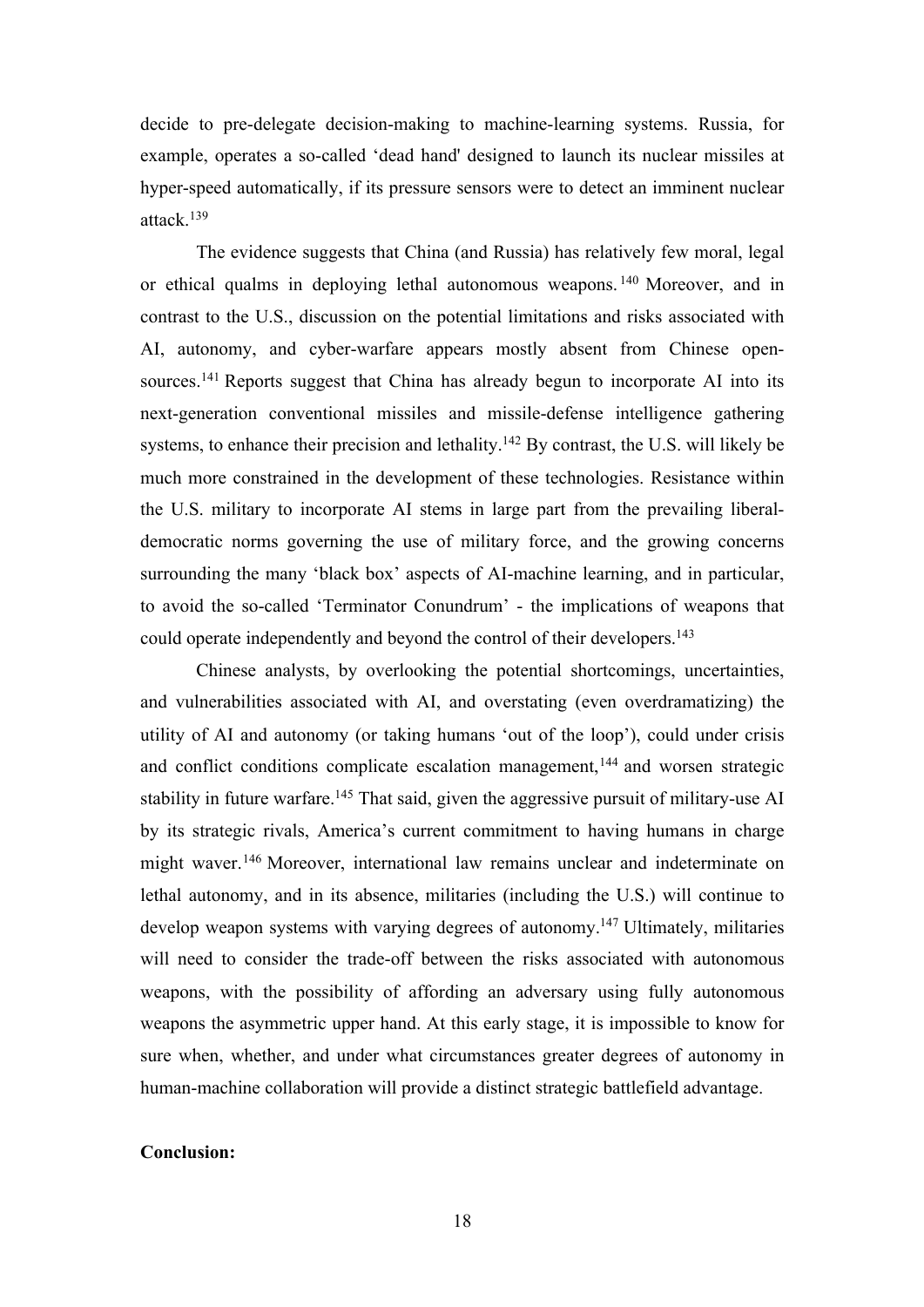The seemingly unstoppable momentum from several parallel and mutually reinforcing trends has meant that disruptive AI technologies will likely prove every bit as fraught with risk as previous transformative military innovations, perhaps even more so. The rapid proliferation, diffusion, and synthesis of AI, together with the opacity and dualuse features associated with this nascent technology, could generate a destabilizing and potentially intractable AI arms race. In sum, absent robust defenses, policies (e.g., red-teaming exercises) and norms to counter or mitigate these risks, disruptive AI technologies could negatively affect international security in three interconnected ways:148 (1) Amplify the uncertainties and risks posed by *existing* threats (in the physical and virtual domains); (2) transform the nature and characteristics of these threats; and (3) introduce *new risks* to the security landscape.

This article makes the following core arguments. First, advanced AIaugmented unmanned (ground-based, sea-based, and stealth variants) weapon systems will soon be deployed for a range of defensive and offensive missions, which could undermine the deterrent utility of existing multi-layered defense systems. Moreover, the prospect of fusing AI (especially 'big data' analytics and quantum computing) with early-warning systems and sensors; by compressing the decision-making timeframe, and making concealed high-value military assets (e.g. submarines and nuclear launch sites) easier to find, and therefore target, could adversely impact the international security and potentially, crisis stability at a nuclear level of warfare.<sup>149</sup>

Second, the ubiquity and declining costs of drones will mean that these asymmetric tools will continue to proliferate at an inexorable pace; increasing the power of *both* state and non-state actors to erode (especially in swarming attacks) a superior adversary's deterrence and resolve. The rapid diffusion and dual-use features of augmented autonomous weapons, much like in cyber-space, will complicate the ability of states to anticipate, attribute, and effectively counter future autonomous attacks. As a result, the nascent development of 'counter-AI' will assume an increasingly central role in states' national security and strategic calculations. Furthermore, the relatively slow pace - and in some cases inertia - of the global defense industry's AI development vis-à-vis the commercial sector could affect the balance of power and the structure of international competition; in ways which worsen the outlook for international security.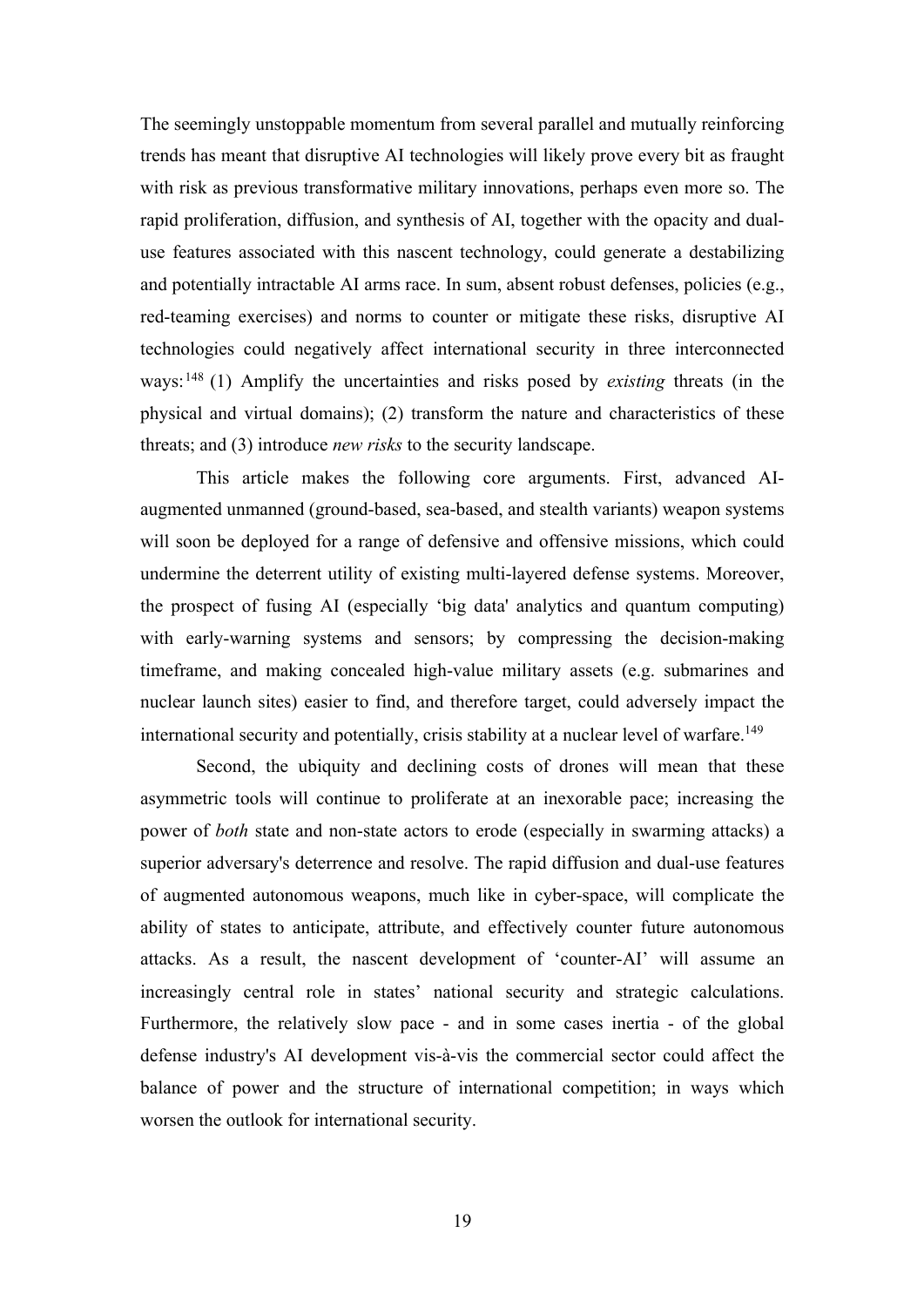Third, as the linkages between the digital and physical (especially the 'Internet of Things') domains increase, so the threats posed from cyber-attacks - in both the kinetic and non-kinetic domains - will grow. Moreover, machine learning will likely expand the scope and scale future cyber-attacks (e.g., large-scale spear-phishing campaigns), which may overwhelm states incipient cyber-defenses - let alone 'counter-AI' capabilities. The many unexplainable (or 'black box') features of AI will compound these risks, and further complicate defense planning for an uncertain and complex strategic landscape. For now, it remains unclear what capabilities AI will augment and enhance, whether entirely new weapons could emerge, and how these dynamics might affect the future military and strategic balance between states - and potentially between states and non-state entities.

Finally, the fast emerging U.S.-China race to innovate in AI will have profound and potentially highly destabilizing implications for future strategic stability. As both sides internalize these nascent technological trends within their respective military organizations, it is likely each side will conceptualize them very differently. In particular, Sino-American prejudices, preferences, and other cognitive biases will become hardcoded and entrenched into AI-powered weapons. Under crisis and conflict the conditions, biases of this kind might exacerbate underlying U.S.- China mutual mistrust, suspicion, and misperceptions. These technical challenges will likely heighten the perception (accurate or otherwise) within Washington that Beijing is intent on exploiting AI to fulfill its revisionist geopolitical ambitions. Chinese and Russian aggressive pursuit of military-use AI and a relatively low moral, legal, and ethical threshold in the use of lethal autonomous weapons, may prompt the U.S. to shift from its current pledge to keep 'humans in the loop,' which would intensify the emerging arms-race in AI and adversely affect international security.

Future scholarship would be beneficial on the following issues: What norms from other dual-use domains apply to, and have potential implications for, AI? What unique challenges and risks (if any) does AI pose as a dual-use technology? In a world of rapidly evolving and defenses, how should the trade-offs between resource demands, accuracy, and robustness, be prioritized and managed attacks? Is there an equivalent of 'patching' for AI systems? How effective would exit ramps and firebreaks are in managing the escalation and disruptive technologies? Finally,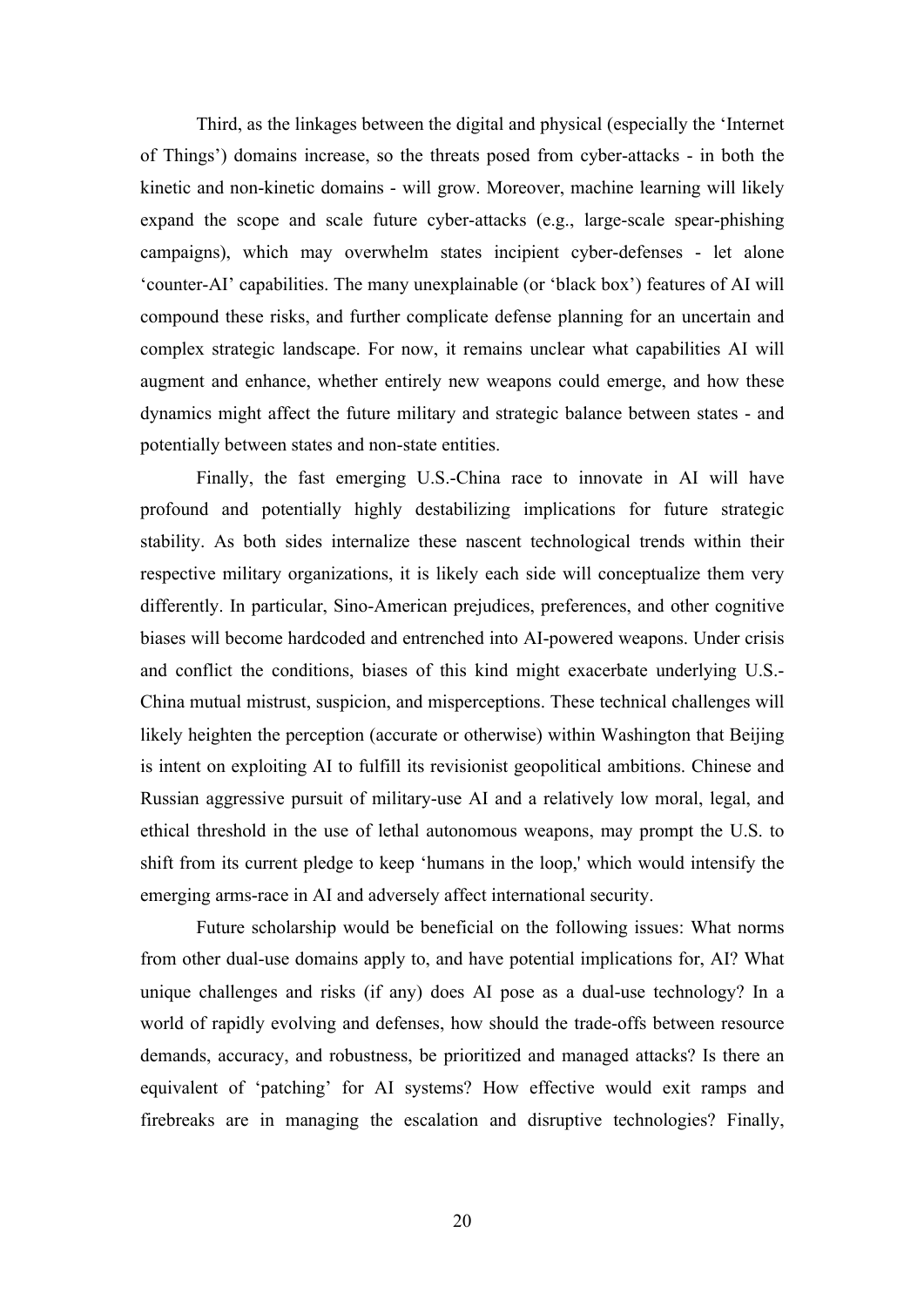China's progress in multiple military applications of AI merits continued scholarly attention and scrutiny.

#### **Notes:**

<sup>1</sup> I. Emmanuel, and C. Stanier, (2016). "Defining Big Data," in *Proceedings of the International Conference on Big Data and Advanced Wireless Technologies* (New York, NY: ACM, 2016).

 $2$  Artificial intelligence (AI) refers to computer systems capable of performing tasks requiring human intelligence, such as: visual perception, speech recognition, and decision-making. These systems have the potential to solve tasks requiring human-like perception, cognition, planning, learning, communication or physical action

<sup>3</sup> Recent progress in AI falls within two distinct fields: (1) 'narrow' AI, and specifically, machine learning; (2) 'general' AI, which refers to AI with the scale and fluidity akin to the human brain. 'Narrow' AI is already in wide use for civilian tasks. Most AI researchers anticipate that 'general' AI to be at least several decades away.

<sup>4</sup> 'Go' is a board game, popular in Asia, with an exponentially greater mathematical and strategic depth than chess.

<sup>&</sup>lt;sup>5</sup> 'Machine learning' is a concept that encompasses a wide variety of techniques designed to identify patterns in, and learn and make predictions from data sets.

<sup>6</sup> Greg Allen and Taniel Chan, *Artificial Intelligence and National security*. (Cambridge, MA: Belfer Centre for Science and International Affairs, 2017).

<sup>7</sup> The U.S. DoD defines 'battlespace awareness' as a capability area where unmanned systems in all domains can contribute significantly into the future to conduct intelligence, surveillance, and reconnaissance (ISR) and environment collection related tasks.

<sup>8</sup> For a history of AI and the military see, Kareem Ayoub and Kenneth Payne, 'Strategy in the Age of Artificial Intelligence,' *Journal of Strategic Studies* 39, no. 5-6 (2016), pp.799-805.

<sup>9</sup> Robert O. Work, *Remarks by Defense Deputy Secretary Robert Work at the CNAS Inaugural National Security Forum, Speech, CNAS Inaugural National Security Forum*, (Washington, D.C.: CNAS, July 2015).

<sup>10</sup> Office of the Secretary of Defense, *Annual Report to Congress: Military and Security Developments Involving the People's Republic of China, 2017* (U.S. Department of Defense, Washington, D.C., 2017), https://www.defense.gov/Portals/1/Documents/pubs/2017\_DoD\_China\_Report.pdf

<sup>11</sup> National Science and Technology Council, *The National Artificial Intelligence Research and Development Strategic Plan,* (Executive Office of the President of the United States, Washington,

D.C., October 2016), https://www.nitrd.gov/PUBS/national\_ai\_rd\_strategic\_plan.pdf

 $12$  Recent defence initiatives that have applied deep-learning techniques to autonomous systems include: the U.S. Air Force Research Laboratory's (AFRL's) Autonomous Defensive Cyber Operations (ADCO); National Geospatial Agency's (NGA's) Coherence Out of Chaos program (deep-learningbased queuing of satellite data for human analysts); and Israel's Iron Dome air defence system. Reagan *Defense Forum: The Third Offset Strategy*, (Washington, D.C., U.S. Department of Defense. November 7, 2015), https://dod.defense.gov/News/Speeches/Speech-View/Article/628246/reagandefense-forum-the-third-offset-strategy/

<sup>13</sup> Fred Kaplan, "The Pentagon's Innovation Experiment," *MIT Technology Review,* 16 December 2016, https://www.technologyreview.com/s/603084/the-pentagons-innovation-experiment/

<sup>&</sup>lt;sup>14</sup> In addition to AI, China, and Russia have also developed other technologically advanced (and potentially disruptive) weapons such as: cyber warfare tools; stealth and counter-stealth technologies; counter-space; missile defense; and guided precision munitions.

<sup>&</sup>lt;sup>15</sup> The State Council Information Office of the People's Republic of China, "State Council Notice on the Issuance of the New Generation AI Development Plan," July 20, 2017,

http://www.gov.cn/zhengce/content/2017-07/20/content\_5211996.htm.

<sup>&</sup>lt;sup>16</sup> A military-technical revolution (MTR) has is associated with periods of sharp, discontinuous change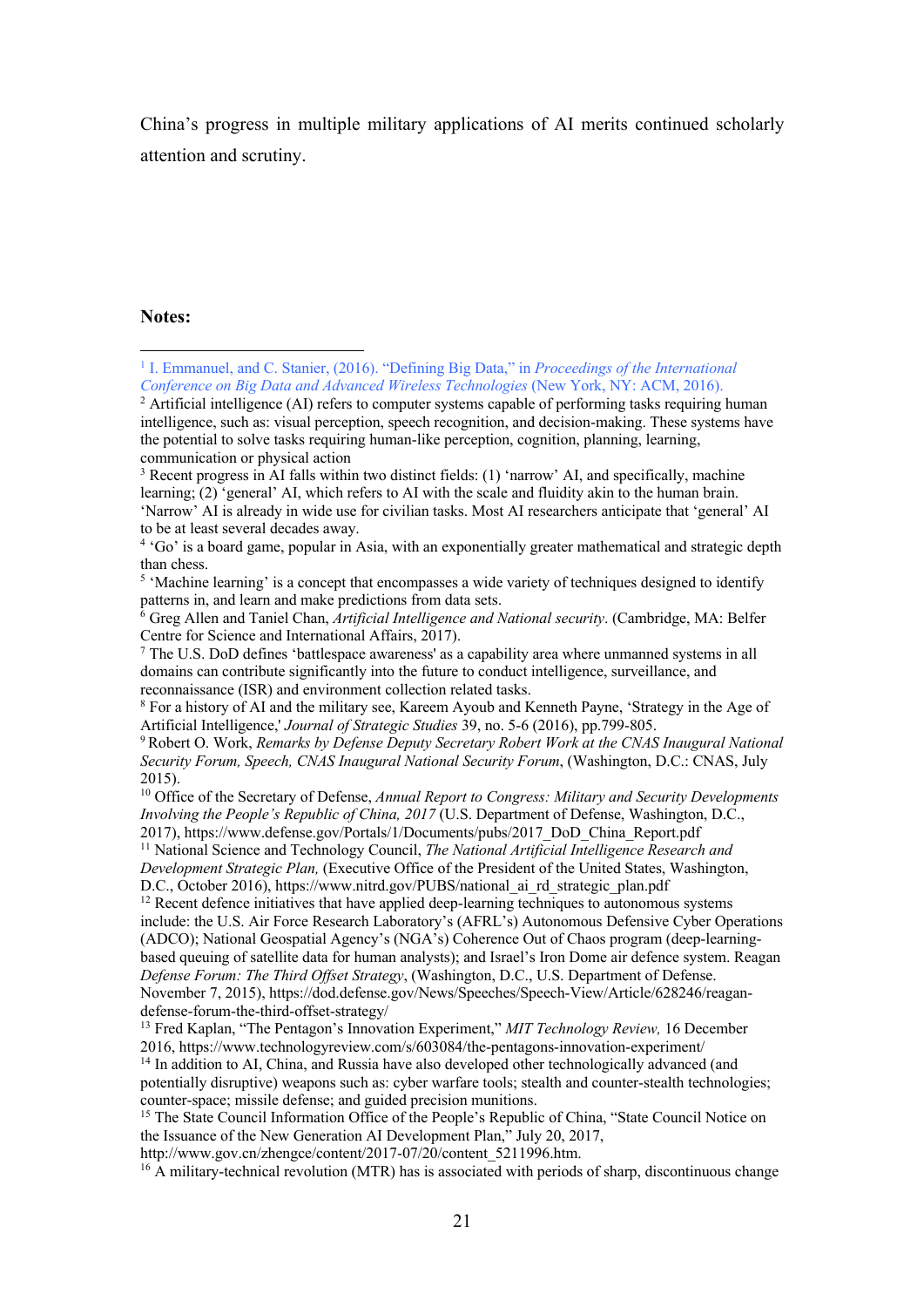make redundant or subordinate existing military regimes; or the most common means for conducting war.

<sup>17</sup> 'Strategic Stability' as a concept in IR has been defined in many ways. At the heart of strategic stability is limiting the incentives for states to launch a first nuclear strike, and thus, reducing the conditions under which countries face pressures to escalate a conflict. Non-nuclear technologies with strategic effects (such as AI) have the potential to disrupt these risks adversely. For a history and analysis on "strategic stability," see Colby Elbridge and Michael Gerson. Eds., *Strategic Stability: Contending Interpretations* (Carlisle, PA: Army War College, 2013).

<sup>18</sup> Notable exceptions include: Patrica Lewis and Unal Beyza, "Cybersecurity of nuclear weapons systems: Threats, vulnerabilities and consequences," (London: Chatham House, 2018); Mary L. Cummings, "Artificial intelligence and the future of warfare," (London, UK: Chatham House, 2017); Lawrence Freedman, *The future of war* (London: Penguin Random House, 2017); Lucas Kello, *The virtual weapon and international order* (New Haven: Yale University Press, 2017); Pavel Sharikov, "Artificial intelligence, cyberattack, and nuclear weapons - A dangerous combination," *Bulletin of the Atomic Scientists*, 74 no. 6, (2018), pp.368–373; Ayoub and Payne, "Strategy in the Age of Artificial Intelligence," pp.793-819.

<sup>19</sup> See, Greg Allen and Taniel Chan, *Artificial intelligence and national security* (Cambridge, MA: Belfer Center for Science and International Affairs, 2017), Max Tegmark, *Life 3.0*. (London: Penguin Random House*,* 2017); Adam Segal*, Conquest in cyberspace: National security & information warfare* (New York: Cambridge University Press, 2015). For a recent technical study on autonomous weapons systems see, Jeremy Straub, "Consideration of the use of autonomous, non-recallable unmanned vehicles and programs as a deterrent or threat by state actors and others," *Technology in Society,* Vol. 44, (February 2016), pp.1-112.

<sup>20</sup> Ayoub and Payne, "Strategy in the Age of Artificial Intelligence," pp.793-819.

<sup>21</sup> For example, in 1988 the targeting system of a U.S. Aegis-equipped destroyer - set to semiautomatic mode - mistakenly targeted and destroyed an Iranian civilian airliner, having identified it as an incoming F-14 fighter. Peter Singer, *Wired for War: The Robotics Revolution and Conflict in the Twenty-first Century* (London: Penguin, 2009), pp.124-5.

<sup>22</sup> Greg Allen and Taniel Chan, *Artificial intelligence and national security* (Cambridge, MA: Belfer Center for Science and International Affairs, 2017)

https://www.belfercenter.org/sites/default/files/files/publication/AI%20NatSec%20-%20final.pdf <sup>23</sup> Daniel S. Hadley and Lucas J. Nathan, *Artificial intelligence and national security*, (Congressional Research Service, Washington, D.C., 2017) https://fas.org/sgp/crs/natsec/R45178.pdf

 $24$  'Dual use' refers to the military or commercial use of technologies. In case of AI and autonomous systems, defense and commercial enterprises compete for virtually the same talent pool and use similar infrastructure and hardware to support these efforts. 'Asymmetry' in this context refers to the relatively low-cost and ubiquity of autonomous weapon systems, and the utility of these weapons against a more powerful adversary.

 $25$  'Black box' in this context refers to the idea that we can understand the inputs and outputs of AIdriven applications, but that many aspects of how the technology works and makes decisions are not clearly understood - even by their designers.<br><sup>26</sup> The article engages with the following (authorized and semi-authorized) Chinese-language sources:

(1) publications by China's leading military research institutions (e.g. China Electronics Technology Group Corporation); (2) authorized military-doctrinal publications (e.g. the *Academy of Military Studies, Military Science Press*); (3) official Chinese-military press (e.g. PLA Daily); and (4) other journals and media outlets that report on national security issues (e.g. *Strategic Air Force, Xinhua,* and *Caixin*). The author is responsible for all translations that result from the mining of Chinese-language sources documents for this paper.<br><sup>27</sup> 'Autonomy' in this context refers to a system that reasons probabilistically are given a set of inputs,

meaning that it makes predictions and assumptions about best possible courses of action given sensor data input.

<sup>28</sup> For analysis on the idea of 'technology' as a force multiplier and enabler of a broad class of advanced weapons see, James S. Johnson, *The US-China Military and Defense Relationship during the Obama Presidency,* (New York, NY: Palgrave Macmillan, 2018), chap. 4.

 $29$  In contrast to human decision-makers cognitive stressors, time pressures, and other physical effects of combat (such as lack of glucose and fatigue), do not adversely affect AI systems. Ayoub and Payne, "Strategy in the Age of Artificial Intelligence," pp.793-819.

p.798.

<sup>30</sup> Ben Connable, *Embracing the Fog of War: Assessment and Metrics in Counterinsurgency*, (Santa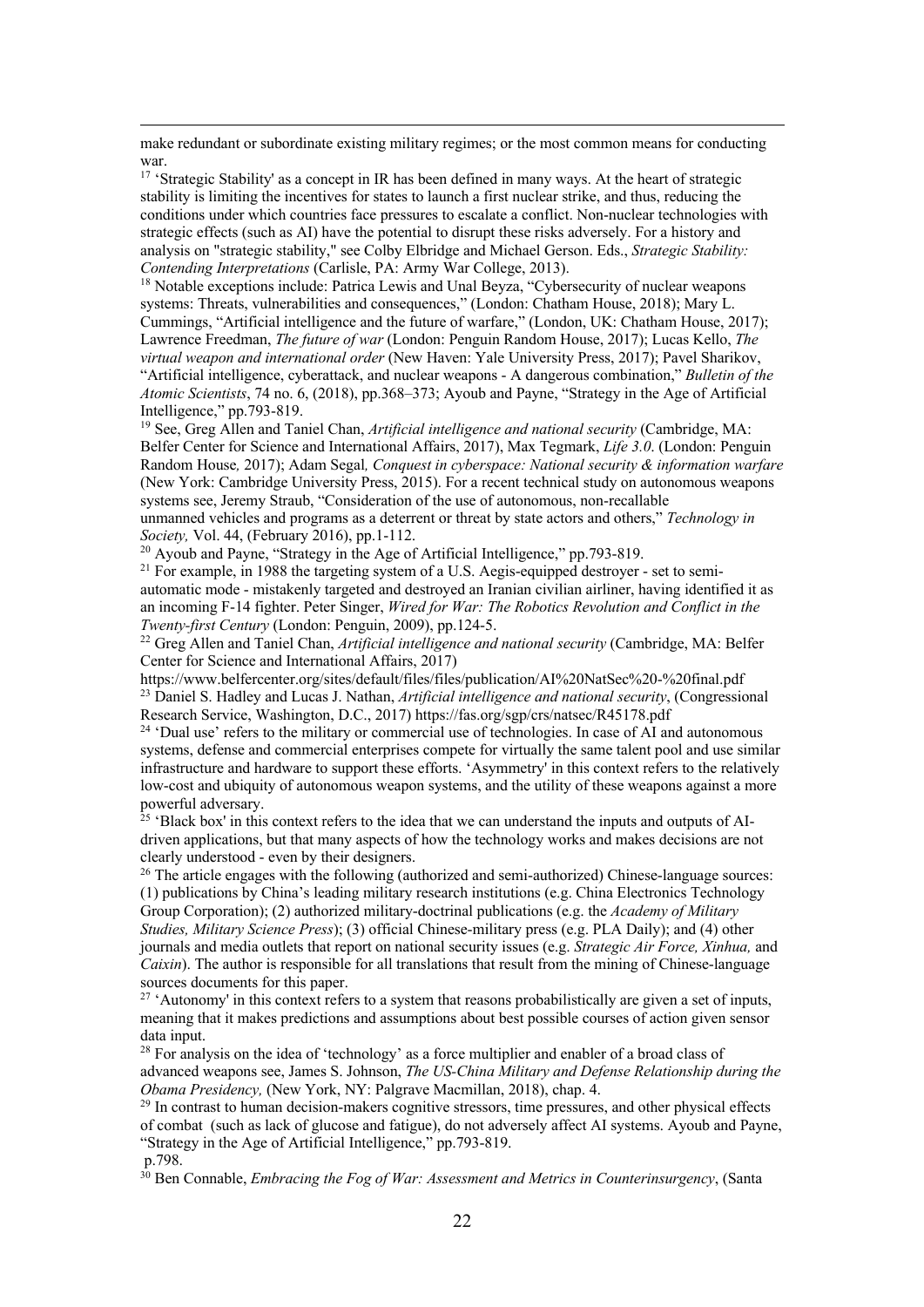Monica, CA: RAND Corporation, 2012).

<sup>31</sup> Patrick Tucker, "What the CIA's Tech Director Wants from AI," *Defense One*, September 6, 2017, https://cdn.defenseone.com/b/defenseone/interstitial.html?v=8.20.0&rf=https%3A%2F%2Fwww.defen seone.com%2Ftechnology%2F2017%2F09%2Fcia-technology-director-artificialintelligence%2F140801%2F

<sup>32</sup> See, Michael C. Horowitz, *The Diffusion of Military Power: Causes and Consequences for International Politics,* (NJ: Princeton University Press, 2010); Gregory D. Koblentz, *Council special*  <sup>33</sup> Center for a New American Security, University of Oxford, University of Cambridge, Future of Humanity Institute, OpenAI & Future of Humanity Institute, *The Malicious Use of Artificial Intelligence: Forecasting, Prevention, and Mitigation*, (Oxford, UK: Oxford University, February 2018 https://arxiv.org/pdf/1802.07228.pdf

 $34$  These AI vulnerabilities are, however, distinct from traditional software vulnerabilities (e.g., buffer overflows), and demonstrate that while AI systems may exceed human performance, they often fail in unpredictable ways that a human never would.

<sup>35</sup> Michael Horowitz, Paul Scharre, and Alex Velez-Green, *A Stable Nuclear Future? The Impact of Automation, Autonomy, and Artificial Intelligence*, (Philadelphia: University of Pennsylvania, 2017). <sup>36</sup> 'Cyber weapons' can best be defined as a computer program designed to compromise the integrity (or availability) of data in an adversary's IT network for military purposes. Joseph J. Nye, "Deterrence and Dissuasion in Cyberspace", *International Security,* 41, no. 3 (2017), pp.44-71.

<sup>37</sup> The ability of states to attribute a drone attack will depend in part on how homogeneous drone technology becomes, and in particular, the use of these weapons by non-state actors. 38 State Council pp.12-13.

<sup>39</sup>" To date, only the United States, United Kingdom, and Israel have reportedly used armed drones operationally; other states, however, have expressed an interest in developing this capacity - notably, China, Germany, Italy, and France. However, no nation has formally stated an intention to build entirely autonomous weapon systems.

<sup>40</sup> The moral and ethical considerations related to the use of autonomous control weapons and autonomous targeting is complex and highly contested; humans creating technology to an attack humans is inherently problematic. See, Heather Roff, *Autonomy, Robotics, and Collective Systems*, (Geneva: Centre for Security Policy, 2016) https://globalsecurity.asu.edu/robotics-autonomy/

**<sup>41</sup>** Robotic 'Cambrian Explosion' is an analogy to the history of life on Earth in which the pace of evolutionary change, for both diversity and complexity of life forms, increased significantly. Gill Pratt, "Is a Cambrian Explosion Coming for Robotics?**"** *Journal of Economic Perspectives* 29, no. 3 (2015), pp.51-60.

<sup>42</sup> Daniel R. Coats, Director of national intelligence, U.S. Office of the Director of National Security, "Statement for the Record Worldwide Threat Assessment of the US intelligence Community Senate select committee on intelligence," 11 May 2017,

https://www.dni.gov/files/documents/Newsroom/Testimonies/SSCI%20Unclassified%20SFR%20- %20Final.pdf

<sup>43</sup> The U.S. DoD has developed directives restricting development and use of systems with particular autonomous capabilities; 'humans' must be kept in the loop and directly make the decisions for all applications of lethal force.

<sup>44</sup> Edward Geist and Andrew Lohn, *How might artificial intelligence affect the risk of nuclear war?* (Santa Monica, CA: RAND Corporation, 2018).

<sup>45</sup> Samuel Bendett,"Get Ready, NATO: Russia's New Killer Robots are Nearly Ready for War." *The National Interest.* March 7, 2017, https://nationalinterest.org/blog/the-buzz/russias-new-killer-robotsare-nearly-ready-war-19698; Tair Eshel, "China Tested an Upgraded CH-4 "Rainbow" Weaponized Drone," *Defense Update*, June 5, 2016, https://defense-update.com/20160605\_improved\_ch-4\_rainbow.html

<sup>46</sup> The PLA has incorporated a range of advanced UAVs into all four services of its force structure. <sup>47</sup> James S. Johnson, "Washington's perceptions and misperceptions of Beijing's anti-access area-denial (A2-AD) 'strategy': Implications for military escalation control and strategic stability," *The Pacific Review*, 30 no. 3, (2017), pp.271-288. Russia's expanding A2/AD capability has received less attention than China's, but these capabilities pose similar strategic challenges to America and its allies. See, Richard Fontaine and James N. Miller, *A new era in U.S.-Russian strategic stability* (Washington, D.C.: Centre for a New American Security, 2017).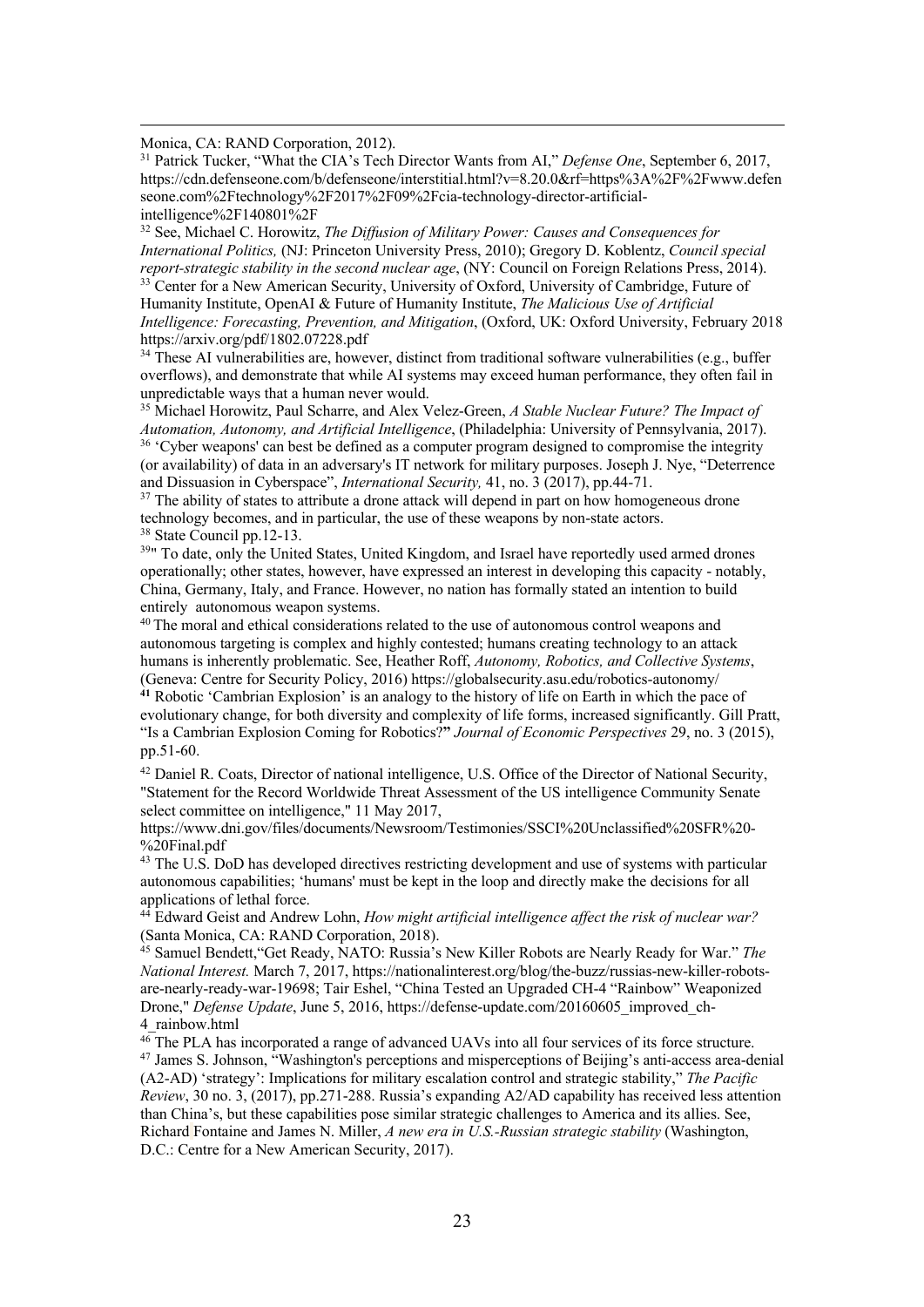<sup>48</sup> Given the comparative lack of complex human interaction and society, the maritime and air power domains are considered more susceptible to AI - relative to ground force dominant urban warfare. Ayoub and Payne, "Strategy in the Age of Artificial Intelligence," p.806.

https://www.scmp.com/news/china/diplomacy-defence/article/2133076/china-starts-work-worldsbiggest-test-site-drone-ships

 $50$  Ayoub and Payne, "Strategy in the Age of Artificial Intelligence," pp.806-807.

<sup>51</sup> As Russia discovered in Syria, a combination of traditional short-range defenses and electronic warfare systems, even a modestly sized swarm, is not sufficient to guarantee the destruction of all of the drones used in an attack.

<sup>52</sup> The small diameter bomb (SDB) system is the U.S. Air force's next generation of low-cost and low collateral-damage precision strike weapons for internal and external carriage. Sandra I. Erwin, "Army turns to artificial intelligence to counter electronic attacks," Spacenews.com, 29 August 2018 https://spacenews.com/army-turns-to-artificial-intelligence-to-counter-electronic-attacks/

<sup>53</sup> Michael Horowitz, Paul Scharre, and Alex Velez-Green, *A Stable Nuclear Future? The Impact of Automation, Autonomy, and Artificial Intelligence,* (Philadelphia: University of Pennsylvania, 2017). <sup>54</sup> Paul Scharre, *Autonomous weapons, and operational risk - Ethical autonomy project* (Washington, D.C.: Centre for a New American Security, 2016), p.33.

<sup>55</sup> Elsa Kania, *Battlefield singularity: Artificial intelligence, military revolution, and China's future military power,* (Washington, D.C.: Centre for a New American Security, 2017).

<sup>56</sup> Mary L. Cummings, *Artificial intelligence and the future of warfare*, (London, UK: Chatham House, 2017), pp.8-9.

<sup>57</sup> Ibid.

<sup>58</sup> Edward Geist and Andrew Lohn, *How might artificial intelligence affect the risk of nuclear war?* (Santa Monica, CA: RAND Corporation, 2018), p.21.

<sup>59</sup> Marcus Weisgurber, "The Pentagon's New Algorithmic Warfare Cell Gets Its First Mission: Hunt ISIS", *Defense One,* May 14, 2017, https://www.defenseone.com/technology/2017/05/pentagonsnew-algorithmic-warfare-cell-gets-its-first-mission-hunt-isis/137833/

<sup>60</sup> Phil Stewart, "Deep in the Pentagon, a secret AI program to find hidden nuclear missiles", *Reuters,* 5 June 2018 https://www.reuters.com/article/us-usa-pentagon-missiles-ai-insight/deep-in-the-pentagon-asecret-ai-program-to-find-hidden-nuclear-missiles-idUSKCN1J114J

<sup>61</sup> Pavel Sharikov, "Artificial intelligence, cyberattack, and nuclear weapons - A dangerous combination," *Bulletin of the Atomic Scientists*, 74 no. 6, (2018), pp.368–373.

 $62$  Advances in AI ISR and analysis systems could mitigate some of the uncertainties associated with tracking and targeting mobile nuclear missile launchers and make them more vulnerable to pre-emptive attacks. Edward Geist and Andrew Lohn J, *How might artificial intelligence affect the risk of nuclear war?* (Santa Monica, CA: RAND Corporation, 2018), p.15.

<sup>63</sup> Ibid. pp.19-20.

<sup>64</sup> Ibid. p.9.

<sup>65</sup> China is a latecomer to quantum computing. In the past few years, however, Chinese researchers have become serious contenders in this field; a sector long dominated by the U.S. For example, China's 'New Generation AI Development Plan' incorporates quantum-accelerated machine learning.

<sup>66</sup> Edward Geist and Andrew Lohn J, *How might artificial intelligence affect the risk of nuclear war?* (Santa Monica, CA: RAND Corporation, 2018).

 $67$  For example, the terrorist group ISIS used remotely controlled aerial drones in its military operations in Iraq and Syria. Ben Watson. "The Drones of ISIS," *Defense One*, January 12, 2017,

https://www.defenseone.com/technology/2017/01/drones-isis/134542/

 $68$  For national security reasons states usually employ drones with tell-tale signatures. In the case of non-state drone attacks, these signatures are not available.

 $69$  'Grey-zone' (or hybrid) warfare refers to a metaphorical state between war and peace, where an aggressor aims to reap either political or territorial gains associated with overt military aggression without crossing the threshold of open conflict with a powerful adversary.

<sup>70</sup> In conflict and crises arms racing, escalation pressures, temptations to strike first, deterrence failure, and so forth, are invariably interrelated.

<sup>71</sup> "Seoul Fires Warning Shots at 'North Korea Drone,'" *Sky News*, January 13, 2016,

http://news.sky.com/story/seoul-fires-warning-shots-at-north-korea-drone-10128538

<sup>72</sup> Paul Scharre, *Autonomous weapons, and operational risk - Ethical autonomy project,* (Washington, D.C.: Center for a New American Security, 2016).

<sup>&</sup>lt;sup>49</sup> Kristin Huang, "China starts work on world's biggest test site for drone ships at gateway to South China Sea," *South China Morning Post,* 12 February 2018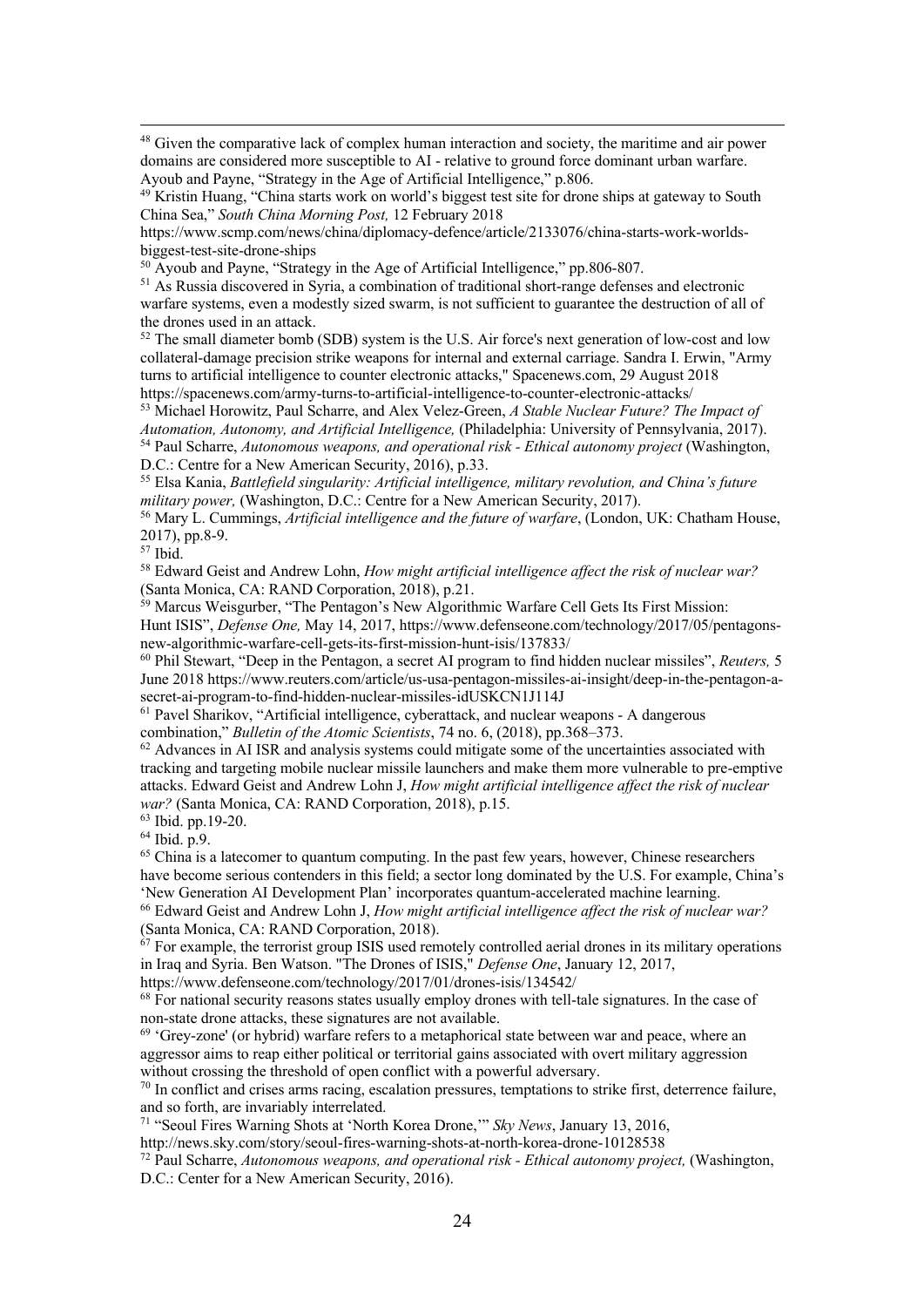<sup>75</sup> "Highlighting Artificial Intelligence: An Interview with Paul Scharre," *Strategic Studies Quarterly*, Vol. 11, Issue 4, (November 2017), pp.18-19.

<sup>76</sup> 'Swarming' in this context can be defined as: engaging an adversary either with fire or in force in simultaneous multi-directional strikes that do not rely on central control, but instead respond to cues from their environment.

<sup>77</sup> Tristan Greene, "Russia is Developing AI Missiles to Dominate the New Arms Race," *The Next Web*, July 27, 2017, https://thenextweb.com/artificial-intelligence/2017/07/27/russia-is-developing-aimissiles-to-dominate-the-new-arms-race/

<sup>78</sup> For example, commanders could attack an enemy's sensors and control systems to degrade their integrated air-defense systems, as a precursor for deploying swarms of UAVs and long-range stealth bombers.

<sup>79</sup> Alison Sander and Mel Wolfgang, "BCG Perspectives: The Rise of Robotics," *The Boston Consulting Group*, August 27, 2014, http://image-

src.bcg.com/Images/The\_Rise\_of\_Robotics\_Aug\_2014\_tcm9-82495.pdf

<sup>80</sup> See, Robert O. Work, Shawn W. Brimley. 2014 *20YY Preparing for War in the Robotic Age*, Center for a New American Security, Washington, pp.5-10.

<sup>81</sup> See, Michael C. Horowitz, *The Diffusion of Military Power: Causes and Consequences for International Politics,* (NJ: Princeton University Press, 2010).

<sup>82</sup> Mary L. Cummings, *Artificial intelligence and the future of warfare*, (London, UK: Chatham House, 2017).

<sup>83</sup> The pace of military-use AI diffusion to other states and non-state entities will likely be constrained, however, by three major aspects related to this phenomena: (1) Hardware constraints (i.e. physical processors); (2) the algorithmic complexity inherent to Deep learning; and (3) the resources and knowhow to effectively deploy AI code. Ayoub and Payne, "Strategy in the Age of Artificial Intelligence," p.809.

 $84$  Most defense analysts agree that cyber-warfare is 'offensive-dominant' in nature. See, David Gompert, Martin Libicki, and Lawrence Cavaiola, "Cyber House Rules: On War, Retaliation and Escalation," *Survival,* 57 no. 1, (2015), pp.81-104. For an opposing view see, Thomas Rid, "Think Again: Cyberwar," *Foreign Policy,* March/April 2012 https://foreignpolicy.com/2012/02/27/thinkagain-cyberwar/

<sup>85</sup> Pavel Sharikov, "Artificial intelligence, cyberattack, and nuclear weapons - A dangerous combination," *Bulletin of the Atomic Scientists*, 74 no. 6, (2018), pp.368–373.

<sup>86</sup> Carolyn Bartholomew and Dennis Shea, *U.S.-China Economic and Security Review Commission - 2017 Annual Report*, (Washington, D.C.: The U.S.-China Economic and Security Review Commission, 2017), p.534.

<sup>87</sup> Scott Rosenberg, "Firewalls Don't Stop Hackers, AI Might," *Wired*, August 27, 2017, https://www.wired.com/story/firewalls-dont-stop-hackers-ai-might/

<sup>88</sup> Deep learning boosts the ability of machines to extract salient features from a landscape or image, which may be used for classification and pattern recognition. Ayoub and Payne, "Strategy in the Age of Artificial Intelligence," p.804.

<sup>89</sup> For example, the difficulty analysts faced in detecting malware that infected a UAV's control system at the Creech U.S. Air Force Base in Nevada. Noah Shachtman, "Exclusive: Computer virus hits U.S. drone fleet," *Wired*, 7 Oct 2011, https://www.wired.com/2011/10/virus-hits-drone-fleet/

<sup>90</sup> Kevin Osborn, "Navy Cyber War Breakthrough - AI Finds Malware in Encrypted Traffic," *Warrior Maven,* 15 May 2018 https://defensemaven.io/warriormaven/cyber/navy-cyber-war-breakthrough-aifinds-malware-in-encrypted-traffic-HpglPohphEaP01z5u0-7jA/

<sup>91</sup> Martin Libicki, *Cyberspace in Peace and War*, (Annapolis: Naval Institute Press, 2016).

 $92$  For instance, Russia used bot-based strategies during the 2016 U.S. presidential election and the Syrian civil war. Several Chinese technology companies (e.g., iFlyTek) also have capabilities for spoofing and broader psychological cyber operations.

Sixty-two percent of respondents at a recent 'Black Hat' conference believed that within a year AI would be deployed in cyber-attacks. The Cylance Team, "Black Hat Attendees See AI As Double-

<sup>73</sup> Paul Scharre, *Robotics on the Battlefield Part II: The Coming Swarm*, (Washington, D.C.: Center for a New American Security, 2014).

<sup>74</sup> Future 'general' AI systems could consider the broader context and adapt to novel situations. Though theoretical at this stage, the introduction of these 'superintelligent' systems would create potentially greater risks and operational challenges for militaries. For analysis of the possible risks associated with 'general' AI see, Nick Bostrom, *Superintelligence: Paths, Dangers, Strategies* (Oxford: Oxford University Press, 2014).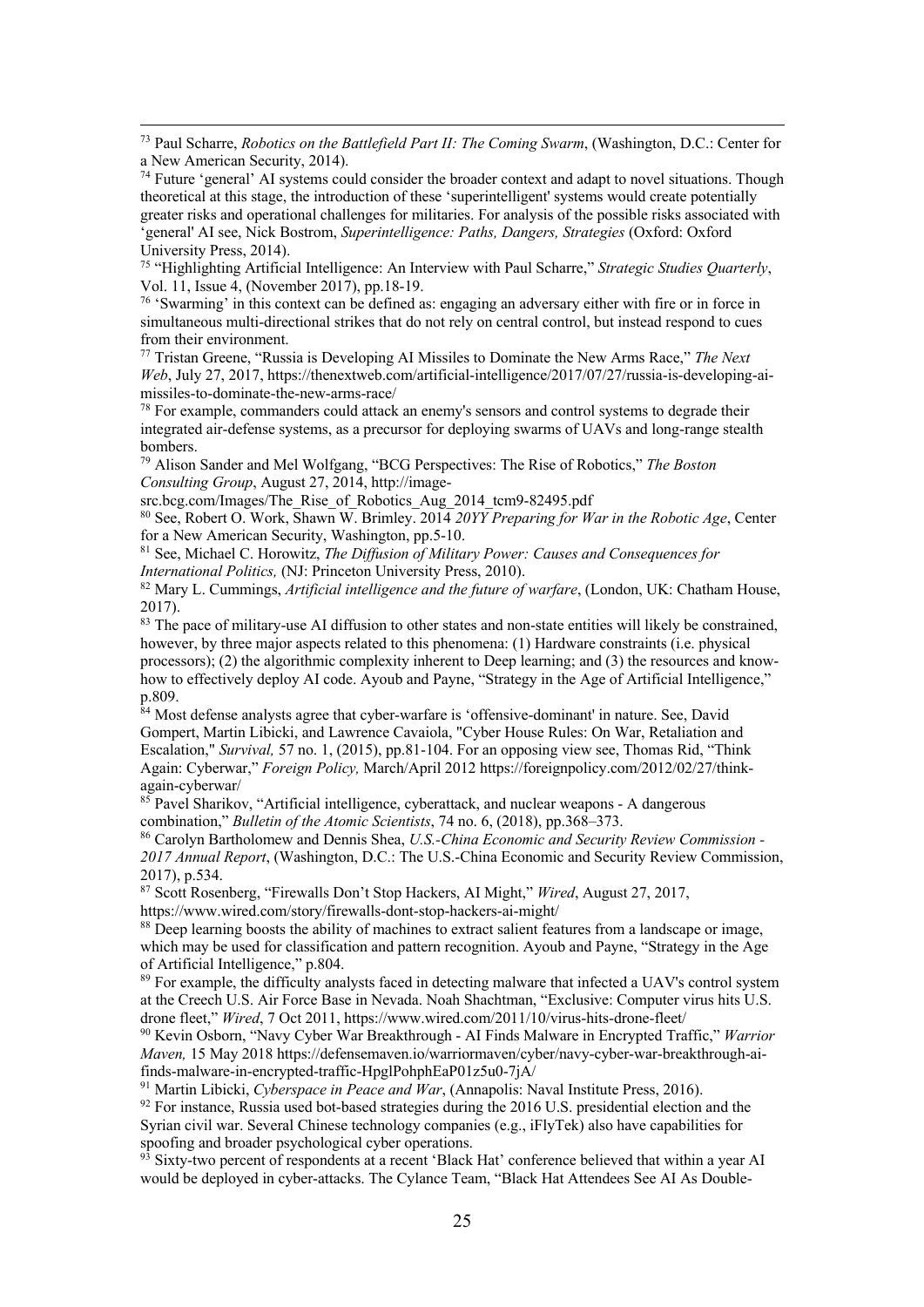Edged Sword," *The Threat Vector*, August 1, 2017,

https://threatvector.cylance.com/en\_us/home/black-hat-attendees-see-ai-as-double-edged-sword.html <sup>94</sup> Michael Viscuso, *Carbon Black*, "Beyond the Hype: Security Experts Weigh in on Artificial Intelligence, Machine Learning, and Non- Malware Attacks," March 28, 2017,

https://www.carbonblack.com/2017/03/28/beyond-hype-security-experts-weigh-artificial-intelligencemachine-learning-non-malware-attacks/

 $95$  'The Internet of Things' is the interconnectivity between physical objects, such as a smartphone or electronic appliance, via the Internet that allows these objects to collect and share data.

<sup>96</sup> A recent survey reported that seventy percent of IoT devices lack even basic security safeguards. The 2016 DoS attack on Dyn that brought down high-profile websites such as Twitter and Netflix was thought to be caused by the. Michael Chui, Markus Löffler, and Roger Roberts, "The Internet of Things," *McKinsey Quarterly,* March 2010 https://www.mckinsey.com/industries/high-tech/ourinsights/the-internet-of-things

97' Andy Greenberg, "Hackers Remotely Kill a Jeep on the Highway-With Me in It." *Wired*, July 21, 2015 https://www.wired.com/2015/07/hackers-remotely-kill-jeep-highway/

<sup>98</sup> During the 2003 invasion of Iraq, for example, a Patriot missile that shot down a British jet - and killing both crewmen - was caused by the failure of humans in the loop to override an erroneous automated decision to fire.

<sup>99</sup> Jeremy Straub, "Consideration of the use of autonomous, non-recallable unmanned vehicles and programs as a deterrent or threat by state actors and others," *Technology in Society,* Vol. 44, (February 2016), pp.1-112.

<sup>100</sup> George Dvorsky, "Hackers Have Already Started to Weaponize Artificial Intelligence," *Gizmodo*, November 9, 2017, https://gizmodo.com/hackers-have-already-started-to-weaponize-artificial-in-1797688425

<sup>101</sup> David Gunning, "Explainable Artificial Intelligence (XAI)," *Defense Advanced Research Projects Agency*, August 11, 2016, http://www.darpa.mil/program/explainable-artificial-intelligence

 $102$  The challenge of complexity is even more difficult for cutting-edge AI systems that use neural networks - in addition to rule-based systems. Paul Scharre, *Autonomous weapons, and operational risk - Ethical autonomy project*, (Washington, D.C.: Centre for a New American Security, 2016), p.17.

<sup>103</sup> James Vincent, "Magic AI: These are the Optical Illusions that Trick, Fool, and Flummox Computers," *The Verge*, April 12, 2017, https://www.theverge.com/2017/4/12/15271874/aiadversarial-images-fooling-attacks-artificial-intelligence

<sup>104</sup> Mary L. Cummings, *Artificial intelligence and the future of warfare*, (London, UK: Chatham House, 2017).

<sup>105</sup> Without knowing with certainty the utility of general AI applications, it is therefore impossible to anticipate what might satisfy these systems in terms of its pre-set goals. See, Nick Bostrom, "Ethical Issues in Advanced Artificial Intelligence," in *Science Fiction and Philosophy: From Time Travel to Superintelligence,* ed. Susan Schneider (Oxford: John Wiley & Sons, 2009), pp.277-286.

<sup>106</sup> For a recent study on U.S.-China strategic relations see James S. Johnson, *The US-China Military and Defense Relationship during the Obama Presidency,* (New York, NY: Palgrave Macmillan, 2018). <sup>107</sup> Andrew Ilachinski, *AI, Robots, and Swarms - Issues, Questions, and Recommended Studies,* (Washington, D.C.: CNA Analysis and Solutions, 2017), xvi.

<sup>108</sup> Michael C. Horowitz, *The Diffusion of Military Power: Causes and Consequences for International Politics,* (NJ: Princeton University Press, 2010).

<sup>109</sup> China's long-standing approach to military innovation has been based on a 'leap-frogging' strategy; designed to encourage civil-military collaboration in the development of asymmetric dual-use capabilities.

<sup>110</sup> James S. Johnson, *The US-China Military and Defense Relationship during the Obama Presidency,*  (New York, NY: Palgrave Macmillan, 2018), chap. 4.

<sup>111</sup> For a recent study on Chinese approaches to weapon system-related operational concepts see, Jeffrey Engstrom, *Systems confrontation and system destruction warfare*, (Santa Monica, CA: RAND Corporation, 2018).

<sup>112</sup> "National People's Congress Representative Liu Guozhi: Artificial Intelligence Will Accelerate the Process of Military Transformation," *PLA Daily*, March 7, 2017

http://jz.chinamil.com.cn/zhuanti/content/2017-03/07/content\_7517615.htm/

<sup>113</sup> See, Barry R. Posen, *The sources of military doctrine: France, Britain, and Germany between the world wars,* (Ithaca, NY: Cornell Studies in Security Affairs, 1986).

<sup>114</sup> For example, Microsoft's racist 'Chatbot Tay' is the most infamous example of this kind of prejudice displayed based on the data and parameters used by developers.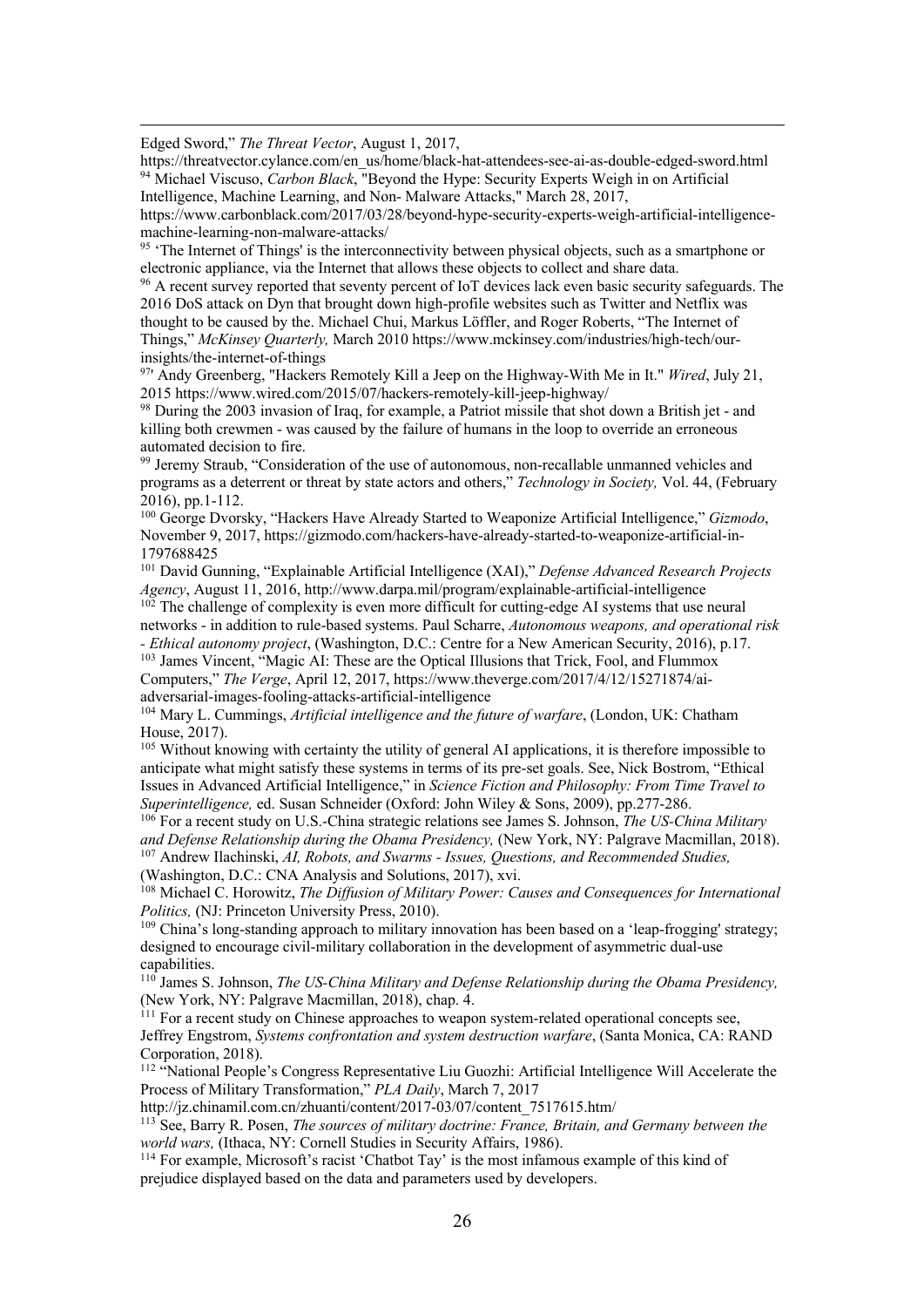<sup>115</sup> However, if future AI can collect and categorize its data via sensors, then the susceptibility of machines to human biases will likely decrease. For a history of AI and the military see, Ayoub, and Payne, "Strategy in the Age of Artificial Intelligence," pp.793-819.

<sup>116</sup> China and the United have developed the capability to leverage AI to achieve asymmetric combat advantages, but its use will also introduce new vulnerabilities. Moreover, there will likely be continued obstacles to the effective sharing, acquisition, and fielding of AI systems for military applications.

<sup>117</sup> The U.S. leads China in the number of AI patent applications, the number of AI-related organizations, the amount of funding provided, but China is rapidly closing this gap. <sup>118</sup> International Institute for Strategic Studies (IISS), *The military balance, 2018*, (London, UK: IISS,

2018), pp.10-13.

<sup>119</sup> From 2014, China has surpassed the United States in the output of published research papers on deep learning - by circa 20 percent in 2016 alone. While increases in the quantity of AI-related publications do not necessarily correspond to advances in quality, this trajectory nonetheless, clearly demonstrates that China is firmly committed to its AI development agenda.

<sup>120</sup> Andrew Ilachinski, *AI, Robots, and Swarms - Issues, Questions, and Recommended Studies*, (Washington, D.C.: CNA Analysis and Solutions, 2017), xiv.

<sup>121</sup> Beijing's approach to AI is, however, far from perfect. Chinese state-led resource management characterized as inefficient and intrinsically corrupt (with government-favored research institutions receiving a disproportionate share of state-funding) might cause the government to misallocate resources, over-invest in non-productive and poorly conceptualized AI projects. 122 In contrast, between 2012-2017 U.S. DoD expenditure on AI-related contracts was relatively flat.

Govini, "Department of Defense Artificial Intelligence, Big Data, and Cloud Taxonomy," December 3, 2017, 9, available at http://www.govini/home/insights/

<sup>123</sup> Patrick Tucker, "The Next Big War Will Turn on AI, Says US Secret-Weapons Czar," *Defense One*, 28, March 2017 https://www.defenseone.com/technology/2017/03/next-big-war-will-turn-ai-sayspentagons-secret-weapons-czar/136537/

 $\frac{124}{124}$  Pavel Sharikov, "Artificial intelligence, cyberattack, and nuclear weapons - A dangerous combination," *Bulletin of the Atomic Scientists*, 74 no. 6, (2018), p.370.

<sup>125</sup> For example, in collaboration with Baidu, Beijing established a 'National Engineering Laboratory of Deep Learning Technology' initiative. Robin Li, "China brain project seeks military funding as Baidu makes artificial intelligence plans," *South China Morning Post,* 3 March 2015

https://www.scmp.com/lifestyle/article/1728422/china-brain-project-seeks-military-funding-baidumakes-artificial

<sup>126</sup> For example, when Google acquired DeepMind, it specifically prohibited the use of its research for military purposes. Loren DeJonge Schulman, Alexandra Sander, and Madeline Christian, "The Rocky Relationship Between Washington & Silicon Valley: Clearing the Path to Improved Collaboration," (Washington, D.C.: CNAS, July 2015).

<sup>127</sup> Jeremy White, "Google Pledges not to work on weapons after Project Maven backlash," *The Independent,* 7 June 2018 https://www.independent.co.uk/life-style/gadgets-and-tech/news/google-aiweapons-military-project-maven-sundar-pichai-blog-post-a8388731.html

<sup>128</sup> Given the lack of empirical open-sources that relates to the Chinese view on military applications of AI, this paper highlights some of the critical observable trends and proffers areas for future research that relates to these issues.

<sup>129</sup> "National People's Congress Representative Liu Guozhi: Artificial Intelligence Will Accelerate the Process of Military Transformation, *PLA Daily*, March http://jz.chinamil.com.cn/zhuanti/content/2017- 03/07/content\_7517615.htm/

<sup>130</sup> Shou Xiaosong, ed., *The Science of Military Strategy*, 3rd ed., (Beijing: Military Science Press, 2013).

<sup>131</sup> China's recent five-year plan reportedly committed over USD\$100 billion to AI. Moreover, as China moves forward with its One Belt One Road related projects that extend to potentially more than eighty countries AI would become an integral part of these international infrastructure projects. Wenyuan Wu, "China's Digital Silk Road: Pitfalls Among High Hopes," *The Diplomat,* 3 November 2017 https://thediplomat.com/2017/11/chinas-digital-silk-road-pitfalls-among-high-hopes/

<sup>132</sup> "Xi Jinping's Report at the 19th Chinese Communist Party National Congress", *Xinhua*, October 27, 2017, http://www.china.com.cn/19da/2017-10/27/content\_41805113\_3.htm

<sup>133</sup> Aaron Boyd, "White House Announces Select Committee of Federal AI Experts," *Nextgov,* May 10, 2018, https://www.nextgov.com/emerging-tech/2018/05/white-house-announces-select-committeefederal-ai-experts/148123/